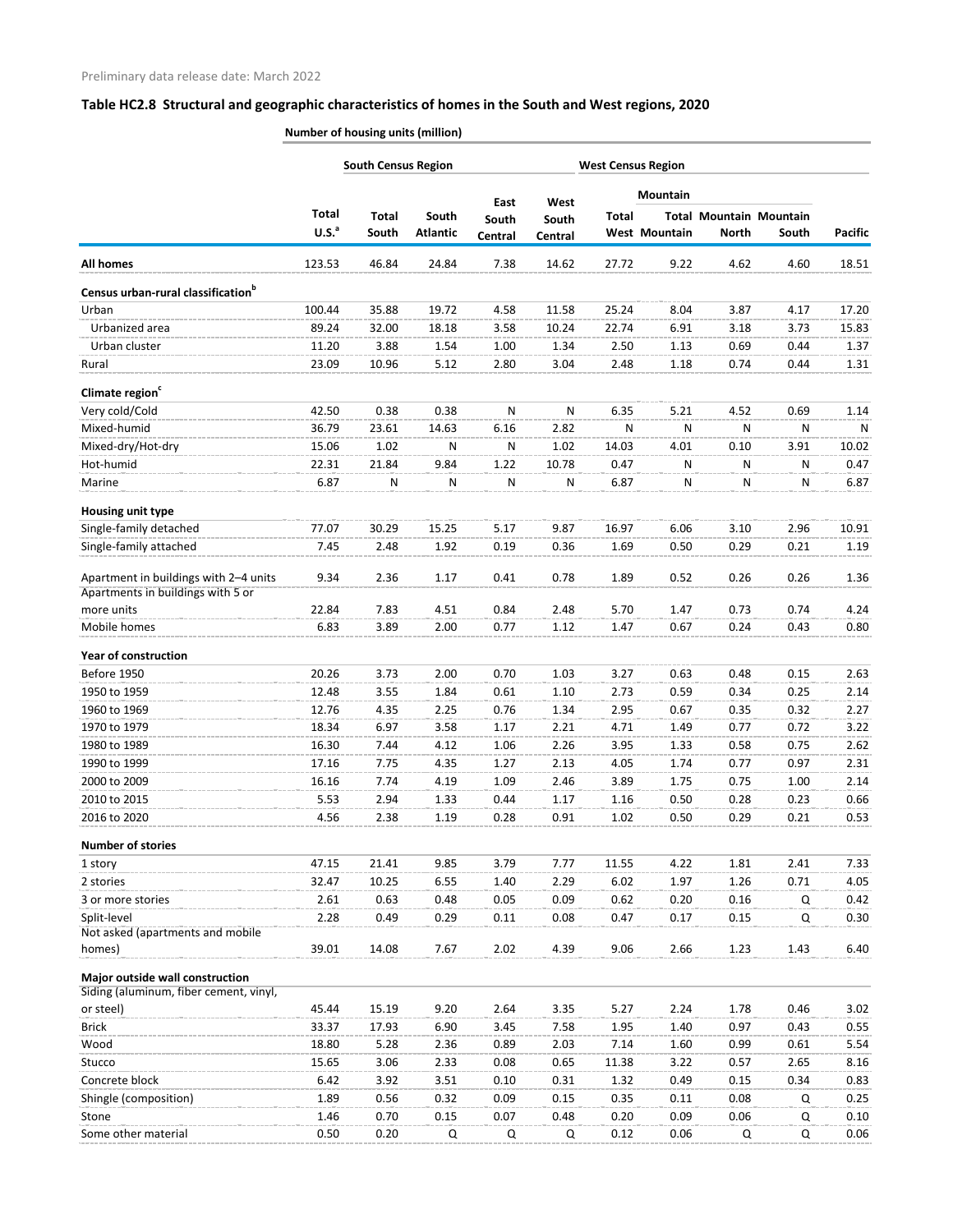|                                                       |                                   | <b>South Census Region</b> |                          |                  |                  |              | <b>West Census Region</b> |                                                |       |                |
|-------------------------------------------------------|-----------------------------------|----------------------------|--------------------------|------------------|------------------|--------------|---------------------------|------------------------------------------------|-------|----------------|
|                                                       |                                   |                            |                          | East             | West             |              | Mountain                  |                                                |       |                |
|                                                       | <b>Total</b><br>U.S. <sup>a</sup> | Total<br>South             | South<br><b>Atlantic</b> | South<br>Central | South<br>Central | <b>Total</b> | West Mountain             | <b>Total Mountain Mountain</b><br><b>North</b> | South | <b>Pacific</b> |
| <b>All homes</b>                                      | 123.53                            | 46.84                      | 24.84                    | 7.38             | 14.62            | 27.72        | 9.22                      | 4.62                                           | 4.60  | 18.51          |
| <b>Major roofing material</b>                         |                                   |                            |                          |                  |                  |              |                           |                                                |       |                |
| Shingles (composition or asphalt)                     | 76.03                             | 29.44                      | 15.50                    | 4.68             | 9.25             | 14.24        | 4.79                      | 3.08                                           | 1.71  | 9.45           |
| Metal                                                 | 9.69                              | 5.42                       | 2.46                     | 1.47             | 1.49             | 1.46         | 0.70                      | 0.40                                           | 0.30  | 0.76           |
| Wood shingles or shakes                               | 5.19                              | 1.75                       | 0.79                     | 0.20             | 0.76             | 1.31         | 0.34                      | 0.18                                           | 0.17  | 0.97           |
| Ceramic or clay tiles                                 | 4.89                              | 1.13                       | 0.88                     | 0.07             | 0.18             | 2.79         | 1.11                      | 0.10                                           | 1.01  | 1.68           |
| Concrete tiles                                        | 2.14                              | 0.53                       | 0.31                     | Q                | 0.20             | 1.40         | 0.45                      | Q                                              | 0.42  | 0.95           |
| Slate or synthetic slate                              | 1.49                              | 0.42                       | 0.18                     | 0.07             | 0.17             | 0.20         | 0.06                      | Q                                              | 0.04  | 0.15           |
| Some other material                                   | 1.26                              | 0.31                       | 0.21                     | Q                | Q                | 0.62         | 0.30                      | 0.08                                           | 0.22  | 0.32           |
| Not asked (apartments in buildings                    |                                   |                            |                          |                  |                  |              |                           |                                                |       |                |
| with 5 or more units)                                 | 22.84                             | 7.83                       | 4.51                     | 0.84             | 2.48             | 5.70         | 1.47                      | 0.73                                           | 0.74  | 4.24           |
| <b>Total number of rooms (excluding</b><br>bathrooms) |                                   |                            |                          |                  |                  |              |                           |                                                |       |                |
| 1 or 2                                                | 4.59                              | 1.26                       | 0.73                     | 0.10             | 0.43             | 1.50         | 0.38                      | 0.21                                           | 0.17  | 1.12           |
| 3                                                     | 8.73                              | 2.59                       | 1.32                     | 0.32             | 0.96             | 2.18         | 0.50                      | 0.23                                           | 0.27  | 1.68           |
| 4                                                     | 15.95                             | 5.41                       | 2.88                     | 0.71             | 1.81             | 4.24         | 1.16                      | 0.61                                           | 0.55  | 3.08           |
| 5                                                     | 19.54                             | 7.92                       | 4.20                     | 1.26             | 2.45             | 4.24         | 1.37                      | 0.50                                           | 0.87  | 2.87           |
| 6                                                     | 22.10                             | 8.91                       | 4.30                     | 1.69             | 2.92             | 4.63         | 1.50                      | 0.66                                           | 0.84  | 3.13           |
| 7                                                     | 18.86                             | 7.75                       | 4.22                     | 1.30             | 2.23             | 4.21         | 1.38                      | 0.62                                           | 0.76  | 2.84           |
| 8                                                     | 13.87                             | 5.51                       | 2.84                     | 0.96             | 1.71             | 2.78         | 1.08                      | 0.54                                           | 0.54  | 1.70           |
| 9 or more                                             | 19.90                             | 7.49                       | 4.35                     | 1.04             | 2.11             | 3.95         | 1.85                      | 1.25                                           | 0.60  | 2.10           |
| <b>Number of bedrooms</b>                             |                                   |                            |                          |                  |                  |              |                           |                                                |       |                |
| 0                                                     | 1.82                              | 0.47                       | 0.31                     | Q                | 0.13             | 0.62         | 0.10                      | Q                                              | 0.08  | 0.52           |
| 1                                                     | 14.52                             | 4.47                       | 2.38                     | 0.52             | 1.57             | 3.57         | 0.96                      | 0.50                                           | 0.47  | 2.61           |
| $\mathcal{P}$                                         | 30.67                             | 11.07                      | 6.11                     | 1.66             | 3.30             | 7.18         | 2.08                      | 0.95                                           | 1.13  | 5.10           |
| 3                                                     | 48.27                             | 20.34                      | 10.13                    | 3.82             | 6.40             | 9.72         | 3.31                      | 1.50                                           | 1.81  | 6.40           |
| 4                                                     | 22.08                             | 8.46                       | 4.67                     | 1.11             | 2.68             | 4.96         | 1.88                      | 0.99                                           | 0.89  | 3.08           |
| 5 or more                                             | 6.16                              | 2.03                       | 1.25                     | 0.25             | 0.53             | 1.67         | 0.88                      | 0.65                                           | 0.23  | 0.79           |
| Number of other rooms (excluding<br>bathrooms)        |                                   |                            |                          |                  |                  |              |                           |                                                |       |                |
| $\mathbf{1}$                                          | 8.41                              | 2.67                       | 1.45                     | 0.26             | 0.96             | 2.54         | 0.66                      | 0.37                                           | 0.29  | 1.88           |
| 2                                                     | 27.88                             | 9.63                       | 4.91                     | 1.38             | 3.33             | 7.15         | 1.98                      | 0.89                                           | 1.09  | 5.18           |
| 3                                                     | 32.82                             | 13.19                      | 6.70                     | 2.39             | 4.10             | 7.18         | 2.34                      | 1.01                                           | 1.33  | 4.84           |
| 4                                                     | 26.77                             | 10.64                      | 5.79                     | 1.64             | 3.21             | 5.67         | 2.02                      | 0.99                                           | 1.04  | 3.64           |
| 5 or more                                             | 27.64                             | 10.72                      | 5.99                     | 1.71             | 3.02             | 5.18         | 2.21                      | 1.36                                           | 0.86  | 2.97           |
| <b>Number of full bathrooms</b>                       |                                   |                            |                          |                  |                  |              |                           |                                                |       |                |
| 0                                                     | 0.15                              | Q                          | Q                        | Q                | Q                | 0.05         | Q                         | Q                                              | Q     | Q              |
| 1                                                     | 50.32                             | 14.63                      | 7.19                     | 2.61             | 4.83             | 10.00        | 2.71                      | 1.51                                           | 1.20  | 7.29           |
| 2                                                     | 56.85                             | 25.24                      | 13.64                    | 3.78             | 7.82             | 13.68        | 4.72                      | 1.92                                           | 2.79  | 8.97           |
| 3 or more                                             | 16.21                             | 6.92                       | 3.98                     | 0.97             | 1.96             | 3.99         | 1.77                      | 1.16                                           | 0.61  | 2.22           |
| <b>Number of half bathrooms</b>                       |                                   |                            |                          |                  |                  |              |                           |                                                |       |                |
| 0                                                     | 86.83                             | 33.61                      | 17.26                    | 5.60             | 10.75            | 20.73        | 6.77                      | 3.15                                           | 3.62  | 13.96          |
| 1                                                     | 33.79                             | 12.15                      | 6.97                     | 1.61             | 3.57             | 6.62         | 2.28                      | 1.35                                           | 0.93  | 4.34           |
| 2 or more                                             | 2.91                              | 1.08                       | 0.62                     | 0.17             | 0.29             | 0.37         | 0.17                      | 0.11                                           | 0.05  | 0.20           |
|                                                       |                                   |                            |                          |                  |                  |              |                           |                                                |       |                |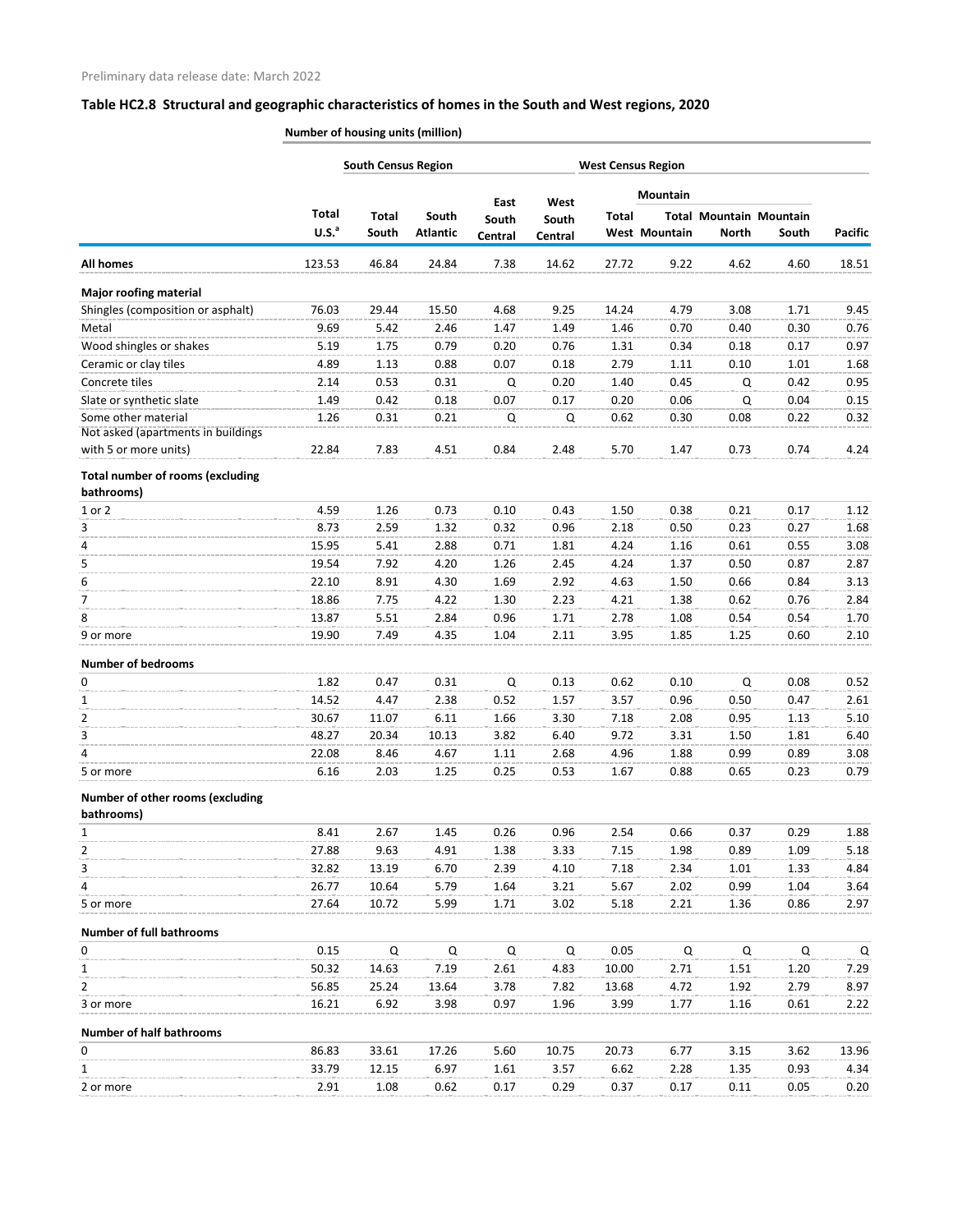|                                            |                                   | <b>South Census Region</b> |                          |                  |                  |              | <b>West Census Region</b> |                                                |       |                |
|--------------------------------------------|-----------------------------------|----------------------------|--------------------------|------------------|------------------|--------------|---------------------------|------------------------------------------------|-------|----------------|
|                                            |                                   |                            |                          | East             | West             |              | Mountain                  |                                                |       |                |
|                                            | <b>Total</b><br>U.S. <sup>a</sup> | <b>Total</b><br>South      | South<br><b>Atlantic</b> | South<br>Central | South<br>Central | <b>Total</b> | West Mountain             | <b>Total Mountain Mountain</b><br><b>North</b> | South | <b>Pacific</b> |
| <b>All homes</b>                           | 123.53                            | 46.84                      | 24.84                    | 7.38             | 14.62            | 27.72        | 9.22                      | 4.62                                           | 4.60  | 18.51          |
| <b>Basement</b>                            |                                   |                            |                          |                  |                  |              |                           |                                                |       |                |
| Yes                                        | 36.83                             | 6.01                       | 4.19                     | 1.48             | 0.34             | 4.00         | 2.37                      | 2.25                                           | 0.12  | 1.63           |
| Finished basement                          | 21.71                             | 3.98                       | 2.88                     | 0.89             | 0.22             | 2.99         | 1.90                      | 1.82                                           | 0.08  | 1.10           |
| Unfinished basement                        | 15.12                             | 2.03                       | 1.31                     | 0.59             | 0.13             | 1.01         | 0.47                      | 0.43                                           | Q     | 0.54           |
| No                                         | 47.68                             | 26.75                      | 12.98                    | 3.89             | 9.89             | 14.66        | 4.19                      | 1.14                                           | 3.05  | 10.47          |
| Not asked (apartments and mobile<br>homes) | 39.01                             | 14.08                      | 7.67                     | 2.02             | 4.39             | 9.06         | 2.66                      | 1.23                                           | 1.43  | 6.40           |
| <b>Attic</b>                               |                                   |                            |                          |                  |                  |              |                           |                                                |       |                |
| Yes                                        | 56.50                             | 24.72                      | 12.56                    | 3.98             | 8.19             | 10.04        | 3.40                      | 1.82                                           | 1.58  | 6.65           |
| Finished attic                             | 7.68                              | 3.59                       | 1.57                     | 0.59             | 1.43             | 1.17         | 0.31                      | 0.10                                           | 0.21  | 0.86           |
| Unfinished attic                           | 48.83                             | 21.14                      | 10.99                    | 3.38             | 6.77             | 8.87         | 3.09                      | 1.72                                           | 1.37  | 5.79           |
| No<br>Not asked (apartments and mobile     | 28.01                             | 8.04                       | 4.61                     | 1.39             | 2.04             | 8.62         | 3.16                      | 1.57                                           | 1.60  | 5.46           |
| homes)                                     | 39.01                             | 14.08                      | 7.67                     | 2.02             | 4.39             | 9.06         | 2.66                      | 1.23                                           | 1.43  | 6.40           |
| <b>Attached garage</b>                     |                                   |                            |                          |                  |                  |              |                           |                                                |       |                |
| Yes                                        | 51.79                             | 19.13                      | 9.97                     | 2.57             | 6.58             | 13.48        | 4.93                      | 2.41                                           | 2.52  | 8.55           |
| 1-car garage                               | 11.27                             | 3.99                       | 2.36                     | 0.54             | 1.09             | 2.26         | 0.65                      | 0.38                                           | 0.26  | 1.61           |
| 2-car garage                               | 34.18                             | 13.46                      | 6.92                     | 1.84             | 4.70             | 8.88         | 3.20                      | 1.54                                           | 1.66  | 5.68           |
| 3 or more car garage                       | 6.34                              | 1.69                       | 0.69                     | 0.19             | 0.80             | 2.35         | 1.09                      | 0.49                                           | 0.60  | 1.26           |
| No<br>Not asked (apartments and mobile     | 32.72                             | 13.63                      | 7.19                     | 2.79             | 3.65             | 5.18         | 1.63                      | 0.98                                           | 0.65  | 3.55           |
| homes)                                     | 39.01                             | 14.08                      | 7.67                     | 2.02             | 4.39             | 9.06         | 2.66                      | 1.23                                           | 1.43  | 6.40           |
| <b>Adequacy of insulation</b>              |                                   |                            |                          |                  |                  |              |                           |                                                |       |                |
| Well insulated                             | 34.34                             | 14.18                      | 7.52                     | 2.20             | 4.46             | 7.20         | 2.71                      | 1.44                                           | 1.28  | 4.49           |
| Adequately insulated                       | 64.27                             | 24.48                      | 13.32                    | 3.85             | 7.31             | 13.84        | 4.76                      | 2.42                                           | 2.34  | 9.08           |
| Poorly insulated                           | 21.29                             | 7.12                       | 3.39                     | 1.24             | 2.49             | 5.50         | 1.60                      | 0.72                                           | 0.88  | 3.90           |
| Not insulated                              | 3.63                              | 1.07                       | 0.62                     | 0.10             | 0.35             | 1.18         | 0.14                      | Q                                              | 0.10  | 1.04           |
| Home is too drafty during the winter       |                                   |                            |                          |                  |                  |              |                           |                                                |       |                |
| Never                                      | 55.37                             | 23.11                      | 12.76                    | 3.30             | 7.05             | 13.18        | 4.59                      | 2.02                                           | 2.56  | 8.59           |
| Some of the time                           | 52.63                             | 18.54                      | 9.66                     | 3.21             | 5.68             | 10.96        | 3.51                      | 1.96                                           | 1.55  | 7.45           |
| Most of the time                           | 10.39                             | 3.35                       | 1.54                     | 0.55             | 1.25             | 2.50         | 0.76                      | 0.46                                           | 0.31  | 1.74           |
| All of the time                            | 5.14                              | 1.84                       | 0.88                     | 0.32             | 0.64             | 1.08         | 0.36                      | 0.18                                           | 0.18  | 0.72           |
| Any ceilings higher than 8 feet            |                                   |                            |                          |                  |                  |              |                           |                                                |       |                |
| Yes                                        | 55.18                             | 21.69                      | 11.47                    | 2.87             | 7.35             | 13.62        | 4.83                      | 2.49                                           | 2.34  | 8.79           |
| No                                         | 61.52                             | 21.26                      | 11.37                    | 3.74             | 6.15             | 12.63        | 3.72                      | 1.88                                           | 1.83  | 8.91           |
| Not asked (mobile homes)                   | 6.83                              | 3.89                       | 2.00                     | 0.77             | 1.12             | 1.47         | 0.67                      | 0.24                                           | 0.43  | 0.80           |
| <b>Number of windows</b>                   |                                   |                            |                          |                  |                  |              |                           |                                                |       |                |
| $1$ to $2$                                 | 6.95                              | 2.46                       | 1.33                     | 0.33             | 0.79             | 1.92         | 0.59                      | 0.25                                           | 0.34  | 1.33           |
| 3 to 5                                     | 18.15                             | 6.83                       | 3.53                     | 0.89             | 2.41             | 5.20         | 1.54                      | 0.74                                           | 0.80  | 3.66           |
| 6 to 9                                     | 29.35                             | 11.63                      | 6.18                     | 1.82             | 3.63             | 7.13         | 2.21                      | 0.89                                           | 1.32  | 4.92           |
| 10 to 15                                   | 38.42                             | 15.06                      | 7.69                     | 2.82             | 4.55             | 7.90         | 2.87                      | 1.59                                           | 1.28  | 5.03           |
| 16 to 19                                   | 13.61                             | 4.94                       | 2.78                     | 0.72             | 1.44             | 2.52         | 0.94                      | 0.48                                           | 0.46  | 1.58           |
| 20 to 29                                   | 12.43                             | 4.35                       | 2.44                     | 0.60             | 1.31             | 2.15         | 0.79                      | 0.52                                           | 0.27  | 1.36           |
| 30 or more                                 | 4.62                              | 1.57                       | 0.88                     | 0.20             | 0.48             | 0.90         | 0.28                      | 0.16                                           | 0.12  | 0.62           |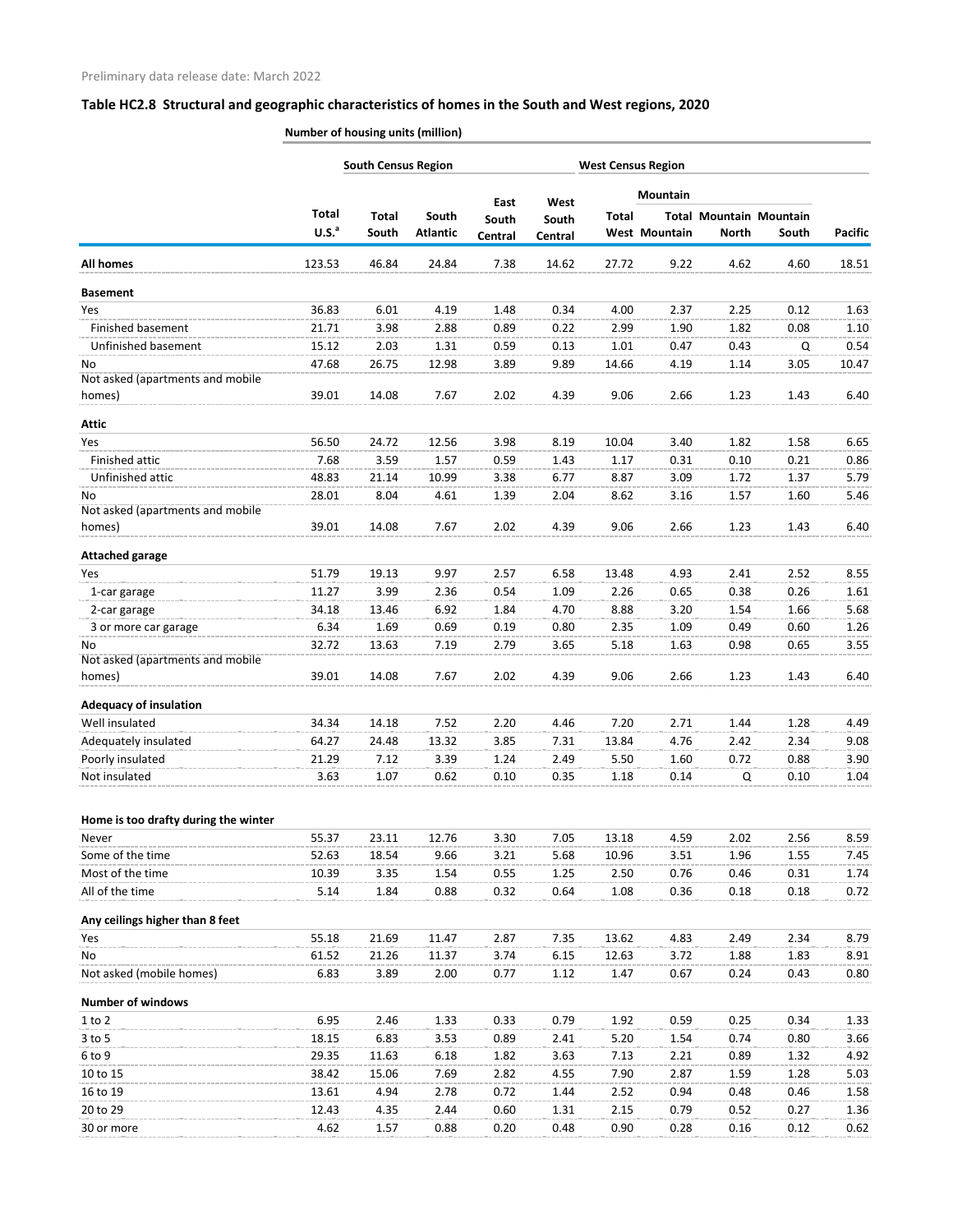|                                                                    |                   | <b>South Census Region</b> |                 |                |               | <b>West Census Region</b> |               |              |                                |                |  |  |
|--------------------------------------------------------------------|-------------------|----------------------------|-----------------|----------------|---------------|---------------------------|---------------|--------------|--------------------------------|----------------|--|--|
|                                                                    |                   |                            |                 |                |               |                           | Mountain      |              |                                |                |  |  |
|                                                                    | <b>Total</b>      | <b>Total</b>               | South           | East<br>South  | West<br>South | Total                     |               |              | <b>Total Mountain Mountain</b> |                |  |  |
|                                                                    | U.S. <sup>a</sup> | South                      | <b>Atlantic</b> | <b>Central</b> | Central       |                           | West Mountain | <b>North</b> | South                          | <b>Pacific</b> |  |  |
| All homes                                                          | 123.53            | 46.84                      | 24.84           | 7.38           | 14.62         | 27.72                     | 9.22          | 4.62         | 4.60                           | 18.51          |  |  |
| Type of glass in windows                                           |                   |                            |                 |                |               |                           |               |              |                                |                |  |  |
| Single-pane glass                                                  | 43.51             | 19.05                      | 9.62            | 2.74           | 6.69          | 9.51                      | 2.83          | 1.13         | 1.69                           | 6.69           |  |  |
| Double-pane glass                                                  | 77.95             | 27.04                      | 14.71           | 4.53           | 7.80          | 17.76                     | 6.19          | 3.35         | 2.85                           | 11.57          |  |  |
| Triple-pane glass                                                  | 2.07              | 0.75                       | 0.51            | 0.12           | 0.12          | 0.45                      | 0.20          | 0.14         | 0.06                           | 0.25           |  |  |
| <b>Window frame material</b>                                       |                   |                            |                 |                |               |                           |               |              |                                |                |  |  |
| Metal (aluminum)                                                   | 47.40             | 22.19                      | 11.24           | 3.13           | 7.81          | 12.29                     | 4.39          | 1.46         | 2.92                           | 7.91           |  |  |
| Wood                                                               | 40.31             | 14.42                      | 7.54            | 2.54           | 4.33          | 6.60                      | 2.06          | 1.20         | 0.86                           | 4.54           |  |  |
| Vinyl                                                              | 31.85             | 8.85                       | 5.25            | 1.51           | 2.09          | 8.02                      | 2.39          | 1.69         | 0.70                           | 5.63           |  |  |
| Fiberglass                                                         | 1.72              | 0.67                       | 0.39            | 0.12           | 0.17          | 0.36                      | 0.15          | 0.11         | Q                              | 0.22           |  |  |
| Composite                                                          | 2.25              | 0.72                       | 0.42            | 0.08           | 0.22          | 0.45                      | 0.24          | 0.15         | 0.08                           | 0.21           |  |  |
| Number of sliding glass or French                                  |                   |                            |                 |                |               |                           |               |              |                                |                |  |  |
| doors                                                              |                   |                            |                 |                |               |                           |               |              |                                |                |  |  |
| 0                                                                  | 60.38             | 24.54                      | 11.21           | 4.61           | 8.72          | 9.52                      | 3.43          | 2.03         | 1.40                           | 6.08           |  |  |
| 1                                                                  | 39.81             | 13.27                      | 7.96            | 1.75           | 3.56          | 11.09                     | 3.77          | 1.81         | 1.97                           | 7.32           |  |  |
| 2                                                                  | 15.19             | 5.59                       | 3.22            | 0.70           | 1.67          | 4.66                      | 1.33          | 0.53         | 0.80                           | 3.33           |  |  |
| 3 or more                                                          | 8.16              | 3.45                       | 2.45            | 0.32           | 0.67          | 2.46                      | 0.68          | 0.24         | 0.43                           | 1.78           |  |  |
|                                                                    |                   |                            |                 |                |               |                           |               |              |                                |                |  |  |
| Electricity meter is a smart meter                                 |                   |                            |                 |                |               |                           |               |              |                                |                |  |  |
| Yes                                                                | 34.30             | 13.57                      | 6.66            | 2.10           | 4.82          | 8.51                      | 2.21          | 0.97         | 1.23                           | 6.31           |  |  |
| No                                                                 | 36.81             | 13.87                      | 7.71            | 2.34           | 3.82          | 7.34                      | 2.90          | 1.37         | 1.53                           | 4.44           |  |  |
| Don't know                                                         | 52.42             | 19.39                      | 10.47           | 2.94           | 5.99          | 11.87                     | 4.12          | 2.27         | 1.84                           | 7.76           |  |  |
| Park a car within 20 feet of electrical<br>outlet                  |                   |                            |                 |                |               |                           |               |              |                                |                |  |  |
| Yes                                                                | 67.83             | 25.51                      | 13.15           | 4.24           | 8.12          | 15.38                     | 5.93          | 3.07         | 2.86                           | 9.45           |  |  |
| No                                                                 | 32.87             | 13.50                      | 7.19            | 2.30           | 4.01          | 6.64                      | 1.82          | 0.82         | 1.00                           | 4.82           |  |  |
| Not asked (apartments in buildings                                 |                   |                            |                 |                |               |                           |               |              |                                |                |  |  |
| with 5 or more units)                                              | 22.84             | 7.83                       | 4.51            | 0.84           | 2.48          | 5.70                      | 1.47          | 0.73         | 0.74                           | 4.24           |  |  |
| Own or lease an all-electric or plug-in<br>hybrid electric vehicle |                   |                            |                 |                |               |                           |               |              |                                |                |  |  |
| Yes                                                                | 1.82              | 0.37                       | 0.24            | Q              | 0.10          | 0.93                      | 0.17          | 0.06         | 0.12                           | 0.76           |  |  |
| Charge at home                                                     | 1.39              | 0.30                       | 0.20            | Q              | Q             | 0.71                      | 0.14          | 0.05         | 0.09                           | 0.57           |  |  |
| No                                                                 | 121.71            | 46.47                      | 24.60           | 7.35           | 14.52         | 26.79                     | 9.04          | 4.56         | 4.49                           | 17.75          |  |  |
| Natural gas available in<br>neighborhood                           |                   |                            |                 |                |               |                           |               |              |                                |                |  |  |
| Yes                                                                | 84.52             | 25.14                      | 11.03           | 4.38           | 9.74          | 22.15                     | 7.28          | 3.96         | 3.31                           | 14.87          |  |  |
| Uses natural gas                                                   | 69.49             | 17.95                      | 7.85            | 2.86           | 7.24          | 19.11                     | 6.22          | 3.52         | 2.70                           | 12.90          |  |  |
| Does not use natural gas                                           | 15.03             | 7.19                       | 3.17            | 1.52           | 2.50          | 3.03                      | 1.06          | 0.45         | 0.61                           | 1.97           |  |  |
| No                                                                 | 39.01             | 21.70                      | 13.82           | 3.00           | 4.88          | 5.58                      | 1.94          | 0.65         | 1.29                           | 3.64           |  |  |
|                                                                    |                   |                            |                 |                |               |                           |               |              |                                |                |  |  |
| Distributed solar generation                                       |                   |                            |                 |                |               |                           |               |              |                                |                |  |  |
| Yes                                                                | 3.37              | 0.64                       | 0.39            | Q              | 0.21          | 1.80                      | 0.56          | 0.23         | 0.33                           | 1.23           |  |  |
| No                                                                 | 87.98             | 36.01                      | 18.78           | 6.09           | 11.14         | 18.34                     | 6.66          | 3.40         | 3.27                           | 11.67          |  |  |
| Not asked (apartments)                                             | 32.18             | 10.19                      | 5.67            | 1.25           | 3.27          | 7.59                      | 1.99          | 0.99         | 1.00                           | 5.60           |  |  |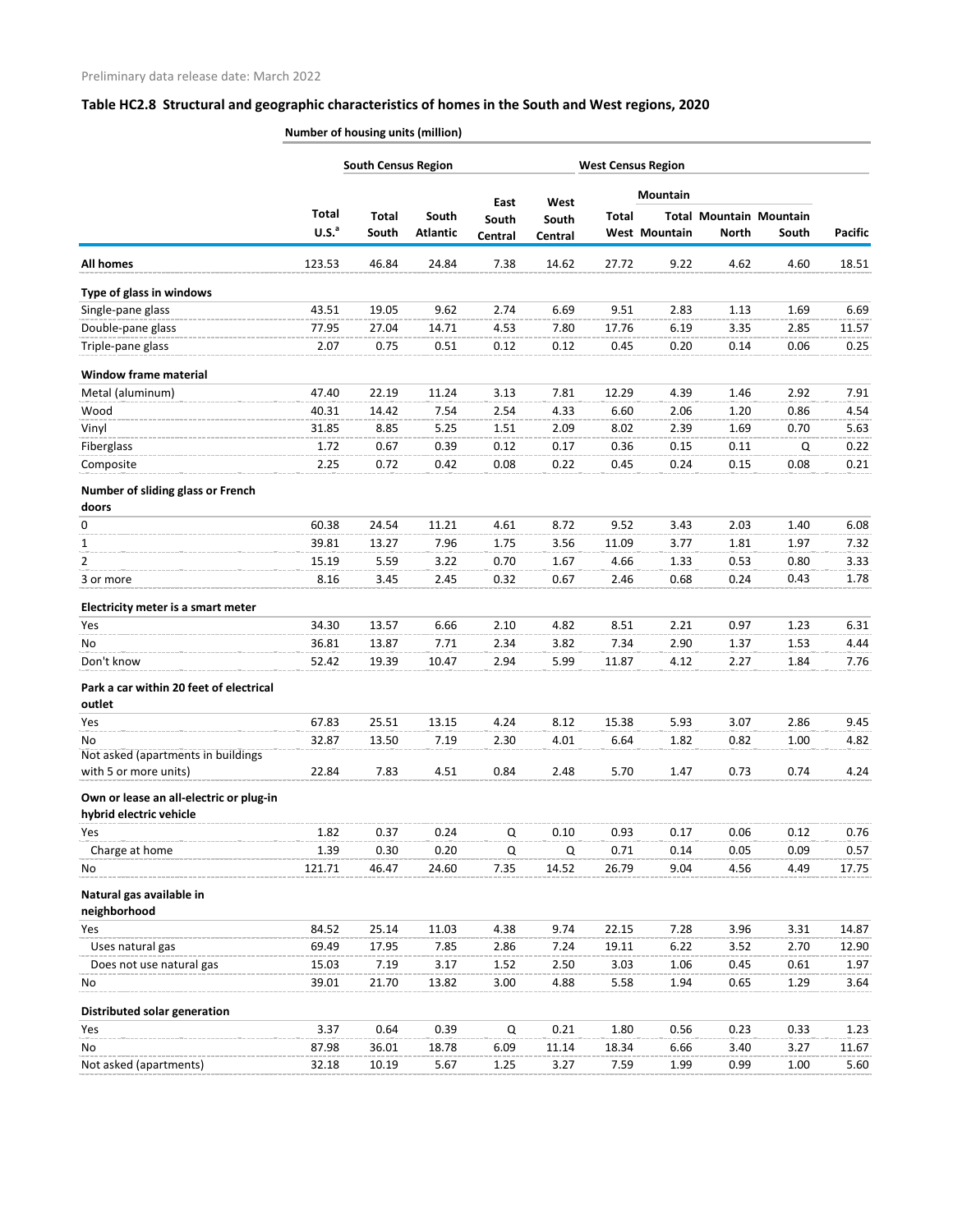|                                         |                   | <b>South Census Region</b> |                 |               |               |              | <b>West Census Region</b> |              |                                |                |
|-----------------------------------------|-------------------|----------------------------|-----------------|---------------|---------------|--------------|---------------------------|--------------|--------------------------------|----------------|
|                                         |                   |                            |                 |               |               |              | <b>Mountain</b>           |              |                                |                |
|                                         | <b>Total</b>      | <b>Total</b>               | South           | East<br>South | West<br>South | <b>Total</b> |                           |              | <b>Total Mountain Mountain</b> |                |
|                                         | U.S. <sup>a</sup> | South                      | <b>Atlantic</b> | Central       | Central       |              | <b>West Mountain</b>      | <b>North</b> | South                          | <b>Pacific</b> |
| <b>All homes</b>                        | 123.53            | 46.84                      | 24.84           | 7.38          | 14.62         | 27.72        | 9.22                      | 4.62         | 4.60                           | 18.51          |
| <b>Experienced power outage lasting</b> |                   |                            |                 |               |               |              |                           |              |                                |                |
| more than 24 hours                      |                   |                            |                 |               |               |              |                           |              |                                |                |
| Yes                                     | 22.72             | 9.73                       | 4.40            | 1.58          | 3.75          | 3.88         | 0.81                      | 0.52         | 0.29                           | 3.07           |
| Natural disaster or weather<br>event    | 19.00             | 8.54                       | 3.86            | 1.41          | 3.27          | 2.43         | 0.60                      | 0.44         | 0.16                           | 1.83           |
| Unable to pay electric bill             | 0.25              | 0.11                       | Q               | Q             | $\mathsf Q$   | Q            | Q                         | Q            | Q                              | Q              |
| Utility had planned or unplanned        |                   |                            |                 |               |               |              |                           |              |                                |                |
| blackout                                | 3.08              | 0.94                       | 0.44            | 0.12          | 0.39          | 1.31         | 0.18                      | 0.06         | 0.11                           | 1.13           |
| Other reason for outage                 | 0.39              | 0.14                       | Q               | Q             | Q             | Q            | Q                         | Q            | Q                              | Q              |
| No                                      | 100.81            | 37.11                      | 20.44           | 5.80          | 10.87         | 23.85        | 8.41                      | 4.10         | 4.31                           | 15.44          |
| Back-up generator in home               |                   |                            |                 |               |               |              |                           |              |                                |                |
| Yes                                     | 17.66             | 6.84                       | 4.28            | 1.02          | 1.54          | 2.64         | 0.61                      | 0.43         | 0.18                           | 2.03           |
| No                                      | 105.87            | 40.01                      | 20.57           | 6.36          | 13.08         | 25.08        | 8.61                      | 4.18         | 4.43                           | 16.48          |
| <b>Swimming pool</b>                    |                   |                            |                 |               |               |              |                           |              |                                |                |
| Yes                                     | 8.52              | 3.95                       | 2.40            | 0.57          | 0.98          | 1.88         | 0.77                      | 0.09         | 0.68                           | 1.12           |
| No                                      | 82.83             | 32.70                      | 16.77           | 5.56          | 10.37         | 18.25        | 6.46                      | 3.54         | 2.92                           | 11.79          |
| Not asked (apartments)                  | 32.18             | 10.19                      | 5.67            | 1.25          | 3.27          | 7.59         | 1.99                      | 0.99         | 1.00                           | 5.60           |
| Months swimming pool is used            |                   |                            |                 |               |               |              |                           |              |                                |                |
| $0$ to $3$                              | 1.90              | 0.60                       | 0.35            | 0.12          | 0.14          | 0.36         | 0.09                      | Q            | 0.09                           | 0.27           |
| 4 to 7                                  | 5.08              | 2.22                       | 1.19            | 0.42          | 0.62          | 1.16         | 0.54                      | 0.08         | 0.46                           | 0.62           |
| 8 to 12                                 | 1.54              | 1.13                       | 0.86            | Q             | 0.22          | 0.36         | 0.14                      | Q            | 0.13                           | 0.22           |
| No swimming pool                        | 82.83             | 32.70                      | 16.77           | 5.56          | 10.37         | 18.25        | 6.46                      | 3.54         | 2.92                           | 11.79          |
| Not asked (apartments)                  | 32.18             | 10.19                      | 5.67            | 1.25          | 3.27          | 7.59         | 1.99                      | 0.99         | 1.00                           | 5.60           |
| Heated swimming pool and fuel           |                   |                            |                 |               |               |              |                           |              |                                |                |
| Heated swimming pool                    | 2.89              | 1.27                       | 0.88            | 0.09          | 0.30          | 0.75         | 0.29                      | 0.06         | 0.23                           | 0.46           |
| Electricity                             | 0.85              | 0.54                       | 0.44            | 0.04          | Q             | 0.09         | Q                         | Q            | Q                              | Q              |
| Natural gas                             | 1.32              | 0.43                       | 0.17            | Q             | 0.21          | 0.49         | 0.20                      | Q            | 0.17                           | 0.29           |
| Propane                                 | 0.29              | 0.10                       | Q               | N             | Q             | Q            | Q                         | N            | Q                              | Q              |
| Some other fuel                         | 0.42              | 0.21                       | 0.21            | N             | N             | 0.13         | Q                         | Q            | Q                              | 0.10           |
| Unheated swimming pool                  | 5.63              | 2.68                       | 1.52            | 0.48          | 0.68          | 1.13         | 0.47                      | Q            | 0.45                           | 0.66           |
| No swimming pool                        | 82.83             | 32.70                      | 16.77           | 5.56          | 10.37         | 18.25        | 6.46                      | 3.54         | 2.92                           | 11.79          |
| Not asked (apartments)                  | 32.18             | 10.19                      | 5.67            | 1.25          | 3.27          | 7.59         | 1.99                      | 0.99         | 1.00                           | 5.60           |
| Hot tub                                 |                   |                            |                 |               |               |              |                           |              |                                |                |
| Yes                                     | 8.84              | 3.30                       | 1.67            | 0.50          | 1.14          | 2.61         | 0.86                      | 0.38         | 0.49                           | 1.74           |
| No                                      | 114.69            | 43.54                      | 23.18           | 6.88          | 13.48         | 25.12        | 8.35                      | 4.24         | 4.11                           | 16.77          |
| Months hot tub is used                  |                   |                            |                 |               |               |              |                           |              |                                |                |
| $0$ to $3$                              | 4.22              | 1.81                       | 0.89            | 0.33          | 0.58          | 1.06         | 0.34                      | 0.13         | 0.21                           | 0.71           |
| 4 to 7                                  | 1.27              | 0.41                       | 0.20            | Q             | 0.19          | 0.37         | 0.16                      | 0.05         | 0.11                           | 0.22           |
| 8 to 12                                 | 3.35              | 1.09                       | 0.58            | 0.14          | 0.37          | 1.17         | 0.36                      | 0.19         | 0.17                           | 0.81           |
| No hot tub                              | 114.69            | 43.54                      | 23.18           | 6.88          | 13.48         | 25.12        | 8.35                      | 4.24         | 4.11                           | 16.77          |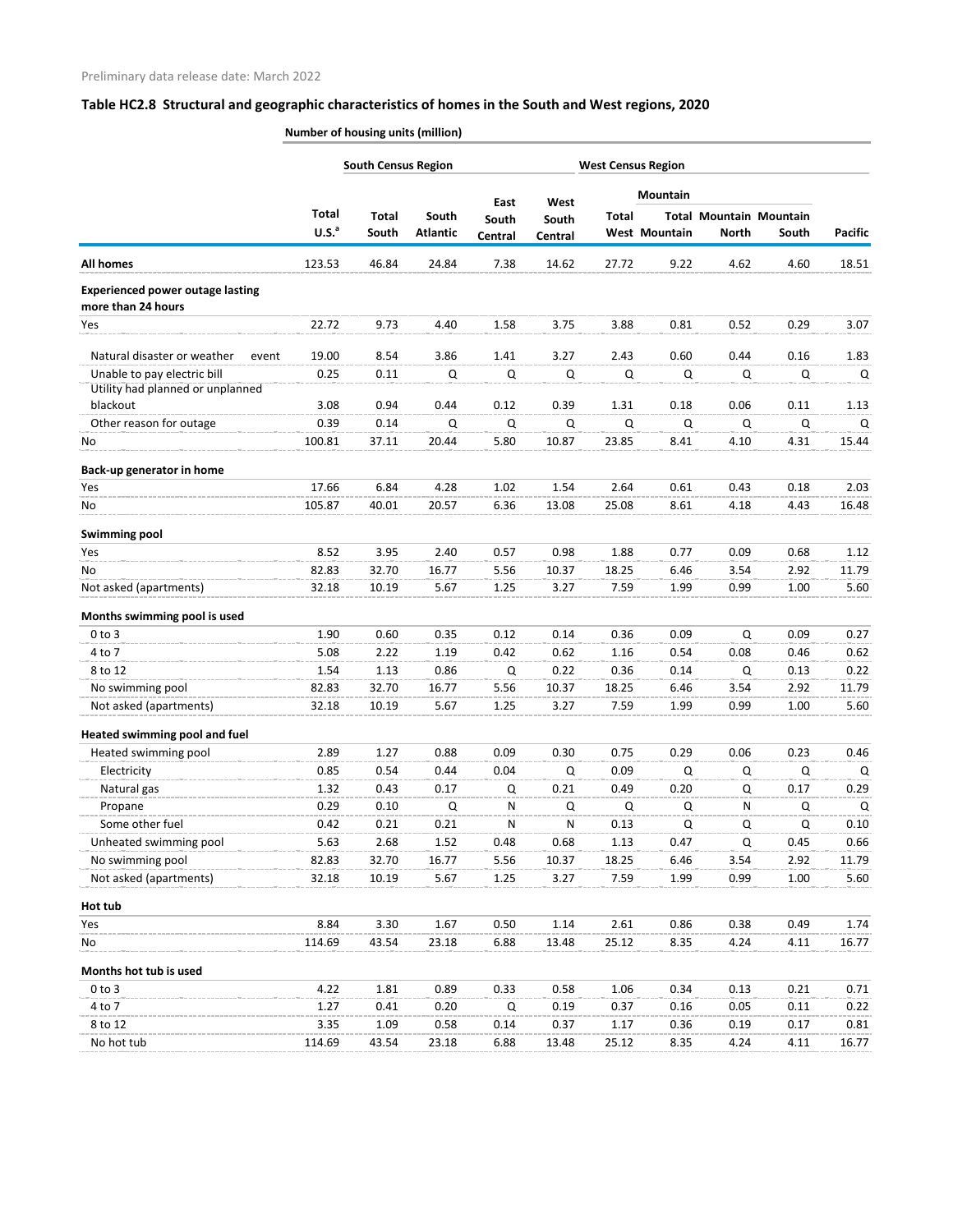|                       |                            | <b>South Census Region</b> |                          |                  |                  |       | <b>West Census Region</b> |                                         |       |         |
|-----------------------|----------------------------|----------------------------|--------------------------|------------------|------------------|-------|---------------------------|-----------------------------------------|-------|---------|
|                       |                            |                            |                          | East             | West             |       | <b>Mountain</b>           |                                         |       |         |
|                       | Total<br>U.S. <sup>a</sup> | <b>Total</b><br>South      | South<br><b>Atlantic</b> | South<br>Central | South<br>Central | Total | <b>West Mountain</b>      | <b>Total Mountain Mountain</b><br>North | South | Pacific |
| <b>All homes</b>      | 123.53                     | 46.84                      | 24.84                    | 7.38             | 14.62            | 27.72 | 9.22                      | 4.62                                    | 4.60  | 18.51   |
| Hot tub heating fuel  |                            |                            |                          |                  |                  |       |                           |                                         |       |         |
| Electricity           | 4.41                       | 1.49                       | 0.86                     | 0.24             | 0.40             | 1.40  | 0.50                      | 0.28                                    | 0.22  | 0.90    |
| Natural gas           | 1.47                       | 0.49                       | 0.17                     | 0.04             | 0.28             | 0.57  | 0.18                      |                                         | 0.15  | 0.40    |
| Some other fuel       | 0.36                       | 0.17                       | 0.09                     | O                | Q                | O     | O                         |                                         | O     | O       |
| Hot tub used 0 months | 2.60                       | 1.15                       | 0.55                     | 0.21             | 0.39             | 0.57  | 0.19                      | 0.06                                    | 0.12  | 0.38    |
| No hot tub            | 114.69                     | 43.54                      | 23.18                    | 6.88             | 13.48            | 25.12 | 8.35                      | 4.24                                    | 4.11  | 16.77   |

**Number of housing units (million)**

Source: U.S. Energy Information Administration, Office of Energy Demand and Integrated Statistics, Form EIA-457A of the *2020 Residential Energy Consumption Survey* Notes: Because of rounding, data may not sum to totals. See RECS Terminology for definition of terms used in these tables.

<sup>a</sup> Total U.S. includes all primary occupied housing units in the 50 states and the District of Columbia. Vacant housing units, seasonal units, second homes, military houses, and group quarters are excluded.

<sup>b</sup> The Building America program, sponsored by the U.S. Department of Energy's Office of Energy Efficiency and Renewable Energy (EERE), created these climate regions. We combined climate regions for this publication. The Subarctic region is included with data for Very-cold and Cold.

 $^c$  Housing units are classified using criteria created by the U.S. Census Bureau based on 2010 Census data. Urbanized areas are densely settled groupings of blocks or tracts with 50,000 or more people, while urban clusters have at least 2,500 but less than 50,000 people. All other areas are rural.

Q = Data withheld because either the relative standard error (RSE) was greater than 50% or fewer than 10 households in reporting sample.

N = No households in reporting sample.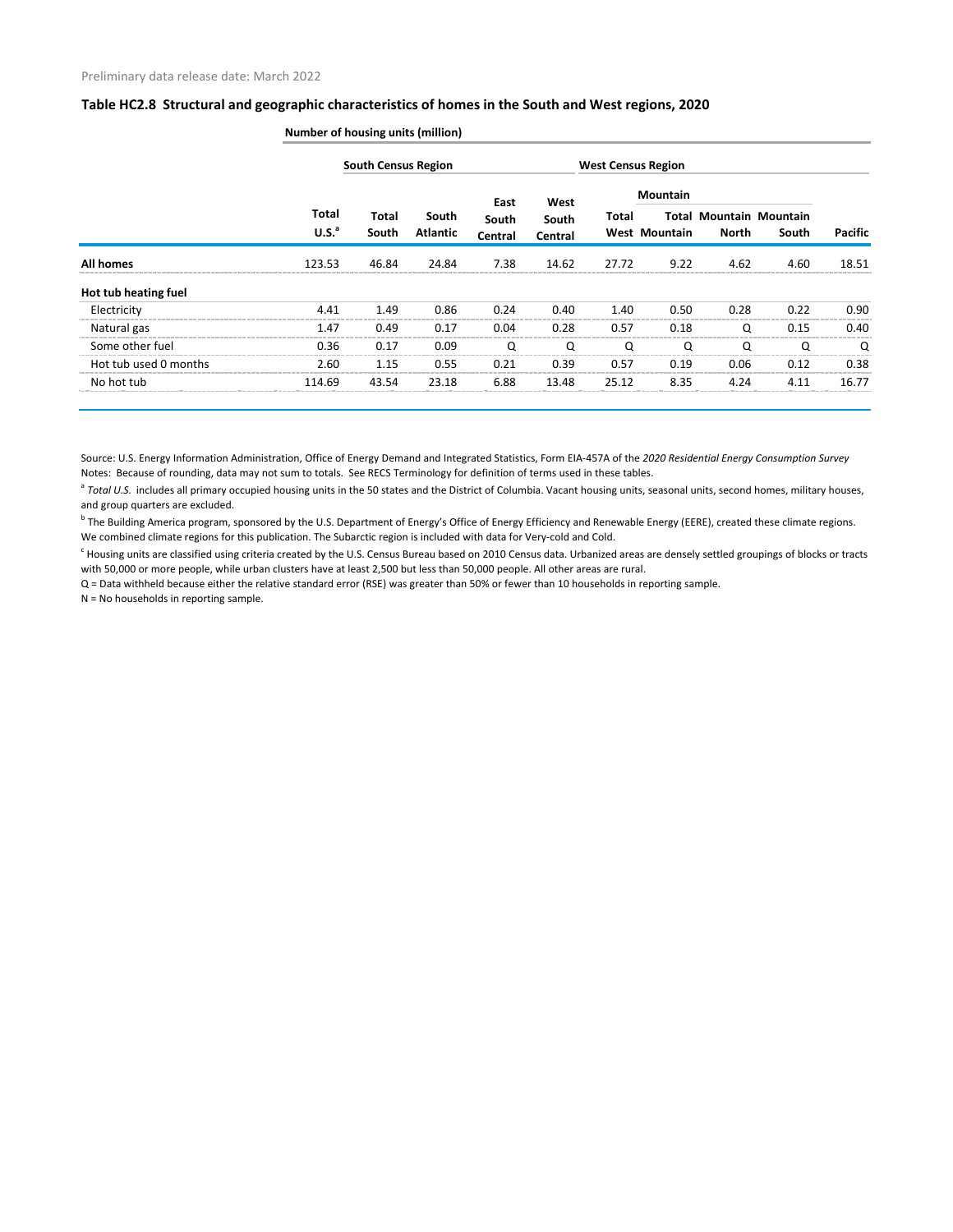|                                                |                   | <b>South Census Region</b> |                 |                  |                  | <b>West Census Region</b> |          |              |                          |                |
|------------------------------------------------|-------------------|----------------------------|-----------------|------------------|------------------|---------------------------|----------|--------------|--------------------------|----------------|
|                                                |                   |                            |                 |                  |                  |                           | Mountain |              |                          |                |
|                                                | <b>Total</b>      | <b>Total</b>               | South           | East             | West             | <b>Total</b>              | Total    |              | <b>Mountain Mountain</b> |                |
|                                                | U.S. <sup>a</sup> | South                      | <b>Atlantic</b> | South<br>Central | South<br>Central | West                      | Mountain | <b>North</b> | South                    | <b>Pacific</b> |
| <b>All homes</b>                               | 0.00              | 0.00                       | 0.00            | 0.00             | 0.00             | 0.00                      | 0.00     | 0.00         | 0.00                     | 0.00           |
| Census urban-rural classification <sup>b</sup> |                   |                            |                 |                  |                  |                           |          |              |                          |                |
| Urban                                          | 0.28              | 0.61                       | 0.78            | 1.78             | 1.12             | 0.58                      | 0.96     | 1.52         | 1.07                     | 0.61           |
| Urbanized area                                 | 0.42              | 0.87                       | 0.94            | 2.57             | 1.64             | 0.81                      | 1.47     | 2.40         | 1.42                     | 0.91           |
| Urban cluster                                  | 2.74              | 4.29                       | 6.99            | 6.84             | 7.77             | 5.53                      | 6.36     | 8.08         | 11.66                    | 8.24           |
| Rural                                          | 1.23              | 1.99                       | 2.99            | 2.90             | 4.27             | 5.87                      | 6.58     | 7.96         | 10.26                    | 8.02           |
| Climate region <sup>c</sup>                    |                   |                            |                 |                  |                  |                           |          |              |                          |                |
| Very cold/Cold                                 | 0.54              | 8.76                       | 8.76            | 0.00             | 0.00             | 1.37                      | 1.13     | 0.51         | 8.61                     | 6.61           |
| Mixed-humid                                    | 0.77              | 0.61                       | 0.79            | 1.30             | 1.67             | 0.00                      | 0.00     | 0.00         | 0.00                     | 0.00           |
| Mixed-dry/Hot-dry                              | 1.23              | 9.05                       | 0.00            | 0.00             | 9.05             | 1.21                      | 1.47     | 23.55        | 1.51                     | 1.66           |
| Hot-humid                                      | 0.69              | 0.71                       | 1.08            | 6.55             | 0.96             | 0.00                      | 0.00     | 0.00         | 0.00                     | 0.00           |
| Marine                                         | 2.39              | 0.00                       | 0.00            | 0.00             | 0.00             | 2.39                      | 0.00     | 0.00         | 0.00                     | 2.39           |
| Housing unit type                              |                   |                            |                 |                  |                  |                           |          |              |                          |                |
| Single-family detached                         | 0.00              | 0.00                       | 0.00            | 0.00             | 0.00             | 0.00                      | 0.00     | 0.00         | 0.00                     | 0.00           |
| Single-family attached                         | 0.00              | 0.00                       | 0.00            | 0.00             | 0.00             | 0.00                      | 0.00     | 0.00         | 0.00                     | 0.00           |
| Apartment in buildings with 2-4 units          | 0.00              | 0.00                       | 0.00            | 0.00             | 0.00             | 0.00                      | 0.00     | 0.00         | 0.00                     | 0.00           |
| Apartments in buildings with 5 or              |                   |                            |                 |                  |                  |                           |          |              |                          |                |
| more units                                     | 0.00              | 0.00                       | 0.00            | 0.00             | 0.00             | 0.00                      | 0.00     | 0.00         | 0.00                     | 0.00           |
| Mobile homes                                   | 0.00              | 0.00                       | 0.00            | 0.00             | 0.00             | 0.00                      | 0.00     | 0.00         | 0.00                     | 0.00           |
| <b>Year of construction</b>                    |                   |                            |                 |                  |                  |                           |          |              |                          |                |
| Before 1950                                    | 0.00              | 0.00                       | 0.00            | 0.00             | 0.00             | 0.00                      | 0.00     | 0.00         | 0.00                     | 0.00           |
| 1950 to 1959                                   | 0.00              | 0.00                       | 0.00            | 0.00             | 0.00             | 0.00                      | 0.00     | 0.00         | 0.00                     | 0.00           |
| 1960 to 1969                                   | 0.00              | 0.00                       | 0.00            | 0.00             | 0.00             | 0.00                      | 0.00     | 0.00         | 0.00                     | 0.00           |
| 1970 to 1979                                   | 0.00              | 0.00                       | 0.00            | 0.00             | 0.00             | 0.00                      | 0.00     | 0.00         | 0.00                     | 0.00           |
| 1980 to 1989                                   | 0.00              | 0.00                       | 0.00            | 0.00             | 0.00             | 0.00                      | 0.00     | 0.00         | 0.00                     | 0.00           |
| 1990 to 1999                                   | 0.00              | 0.00                       | 0.00            | 0.00             | 0.00             | 0.00                      | 0.00     | 0.00         | 0.00                     | 0.00           |
| 2000 to 2009                                   | 0.00              | 0.00                       | 0.00            | 0.00             | 0.00             | 0.00                      | 0.00     | 0.00         | 0.00                     | 0.00           |
| 2010 to 2015                                   | 2.84              | 3.94                       | 5.61            | 9.58             | 6.68             | 5.40                      | 8.14     | 10.98        | 10.09                    | 7.21           |
| 2016 to 2020                                   | 3.44              | 4.87                       | 6.25            | 15.34            | 8.57             | 6.14                      | 8.26     | 10.61        | 10.92                    | 9.03           |
| <b>Number of stories</b>                       |                   |                            |                 |                  |                  |                           |          |              |                          |                |
| 1 story                                        | 0.71              | 1.03                       | 1.80            | 2.10             | 1.59             | 1.27                      | 2.11     | 3.56         | 2.47                     | 1.73           |
| 2 stories                                      | 0.92              | 1.99                       | 2.47            | 4.91             | 5.19             | 2.28                      | 4.16     | 4.88         | 7.66                     | 3.05           |
| 3 or more stories                              | 5.12              | 9.77                       | 10.93           | 27.75            | 27.45            | 9.25                      | 16.67    | 18.21        | 33.59                    | 12.77          |
| Split-level                                    | 5.35              | 10.31                      | 15.74           | 23.91            | 26.66            | 10.47                     | 16.14    | 18.31        | 52.16                    | 14.34          |
| Not asked (apartments and mobile               |                   |                            |                 |                  |                  |                           |          |              |                          |                |
| homes)                                         | 0.00              | 0.00                       | 0.00            | 0.00             | 0.00             | 0.00                      | 0.00     | 0.00         | 0.00                     | 0.00           |
| Major outside wall construction                |                   |                            |                 |                  |                  |                           |          |              |                          |                |
| Siding (aluminum, fiber cement, vinyl,         | 1.00              |                            | 1.81            | 3.74             | 4.33             |                           | 4.31     | 4.67         | 8.17                     |                |
| or steel)<br><b>Brick</b>                      | 1.25              | 1.58                       | 2.87            | 3.04             |                  | 3.15<br>6.96              | 6.29     | 7.20         | 11.49                    | 4.46<br>13.97  |
| Wood                                           | 1.71              | 1.29<br>3.24               | 4.96            | 8.02             | 2.22<br>5.93     | 2.88                      | 5.22     | 6.05         | 8.91                     | 3.50           |
| Stucco                                         | 1.69              | 5.17                       | 5.66            | 27.55            | 12.61            | 1.85                      | 2.62     | 9.02         | 2.51                     | 2.36           |
| Concrete block                                 | 4.22              | 4.78                       | 5.15            | 28.13            | 18.39            | 8.27                      | 11.42    | 21.64        | 13.49                    | 12.26          |
| Shingle (composition)                          | 7.23              | 12.49                      | 18.34           | 30.63            | 28.26            | 14.97                     | 22.25    | 26.16        | 50.01                    | 17.35          |
| Stone                                          | 7.06              | 9.92                       | 23.71           | 25.20            | 13.93            | 18.89                     | 24.64    | 32.88        | 40.18                    | 31.58          |
| Some other material                            | 13.54             | 23.66                      | 38.83           | 36.44            | 43.20            | 25.84                     | 33.32    | 58.12        | 33.84                    | 38.48          |

**RSEs for number of housing units**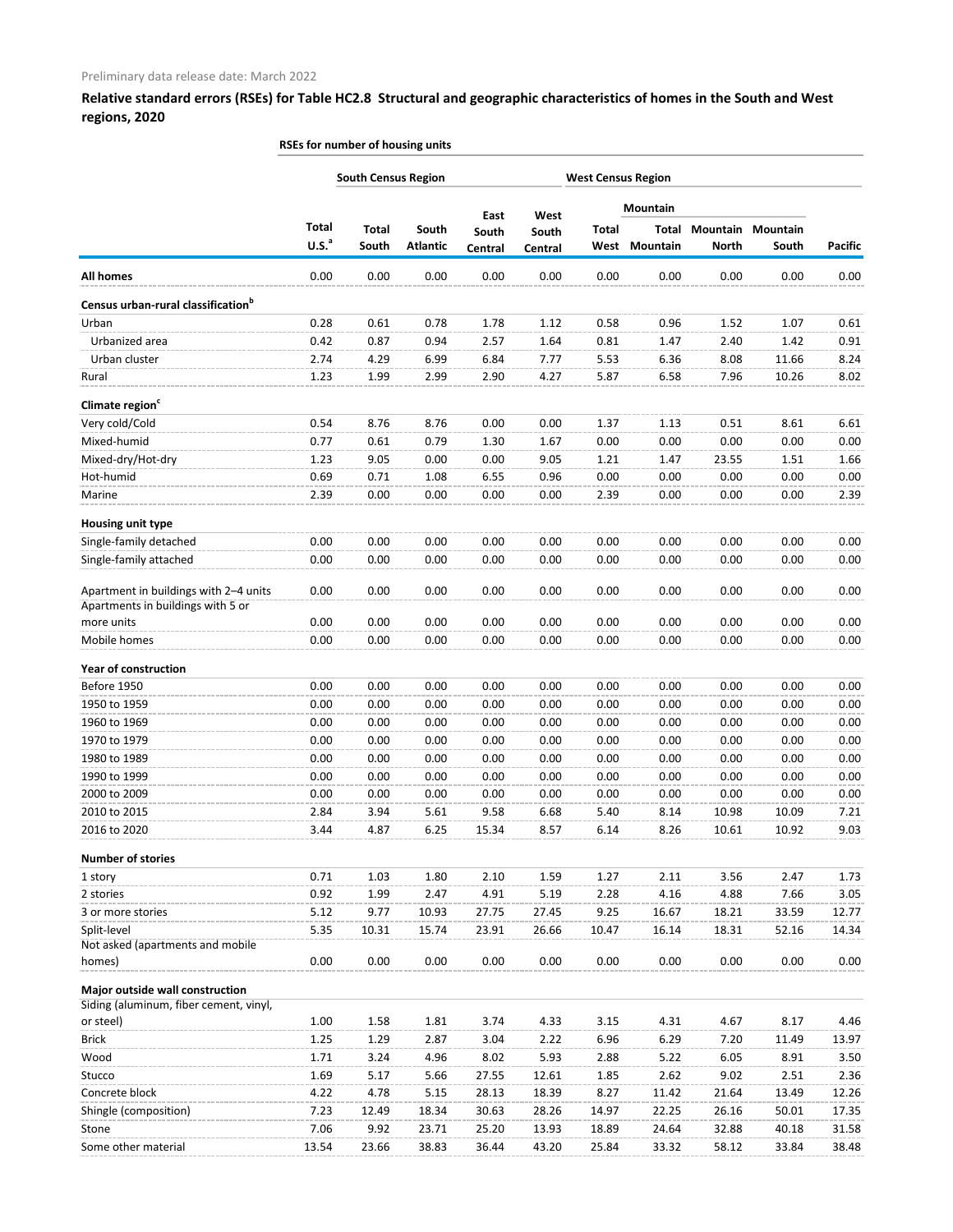|                                                           | RSEs for number of housing units |                            |                 |               |               |              |                           |              |          |                |
|-----------------------------------------------------------|----------------------------------|----------------------------|-----------------|---------------|---------------|--------------|---------------------------|--------------|----------|----------------|
|                                                           |                                  | <b>South Census Region</b> |                 |               |               |              | <b>West Census Region</b> |              |          |                |
|                                                           |                                  |                            |                 |               |               |              | <b>Mountain</b>           |              |          |                |
|                                                           | <b>Total</b>                     | <b>Total</b>               | South           | East<br>South | West<br>South | <b>Total</b> | Total                     | Mountain     | Mountain |                |
|                                                           | U.S. <sup>a</sup>                | South                      | <b>Atlantic</b> | Central       | Central       | West         | Mountain                  | <b>North</b> | South    | <b>Pacific</b> |
| <b>All homes</b>                                          | 0.00                             | 0.00                       | 0.00            | 0.00          | 0.00          | 0.00         | 0.00                      | 0.00         | 0.00     | 0.00           |
| <b>Major roofing material</b>                             |                                  |                            |                 |               |               |              |                           |              |          |                |
| Shingles (composition or asphalt)                         | 0.47                             | 0.87                       | 1.29            | 1.87          | 1.47          | 1.39         | 1.65                      | 1.59         | 3.84     | 1.92           |
| Metal                                                     | 2.36                             | 3.22                       | 5.60            | 4.66          | 6.17          | 5.93         | 7.97                      | 8.66         | 12.72    | 9.55           |
| Wood shingles or shakes                                   | 4.40                             | 7.91                       | 10.65           | 15.35         | 12.05         | 9.65         | 13.82                     | 20.05        | 18.63    | 12.01          |
| Ceramic or clay tiles                                     | 3.55                             | 9.28                       | 10.60           | 32.41         | 21.86         | 4.03         | 5.10                      | 20.96        | 4.91     | 6.14           |
| Concrete tiles                                            | 6.39                             | 17.45                      | 22.28           | 52.53         | 26.67         | 7.01         | 9.92                      | 37.68        | 9.92     | 9.66           |
| Slate or synthetic slate                                  | 7.60                             | 14.97                      | 20.07           | 35.40         | 24.66         | 18.06        | 30.24                     | 51.93        | 37.88    | 23.30          |
| Some other material<br>Not asked (apartments in buildings | 7.69                             | 20.30                      | 22.62           | 57.63         | 35.82         | 10.12        | 12.63                     | 27.75        | 14.35    | 16.53          |
| with 5 or more units)                                     | 0.00                             | 0.00                       | 0.00            | 0.00          | 0.00          | 0.00         | 0.00                      | 0.00         | 0.00     | 0.00           |
| <b>Total number of rooms (excluding</b><br>bathrooms)     |                                  |                            |                 |               |               |              |                           |              |          |                |
| 1 or 2                                                    | 4.95                             | 9.62                       | 12.11           | 29.49         | 17.14         | 8.27         | 11.39                     | 16.16        | 17.65    | 9.76           |
| 3                                                         | 2.52                             | 6.07                       | 8.23            | 13.23         | 8.70          | 6.01         | 10.18                     | 14.99        | 14.14    | 7.74           |
| 4                                                         | 2.05                             | 4.16                       | 5.99            | 8.91          | 6.65          | 4.04         | 5.73                      | 8.41         | 8.60     | 5.44           |
| 5                                                         | 1.99                             | 3.85                       | 5.27            | 6.90          | 5.91          | 3.76         | 6.59                      | 9.49         | 8.25     | 5.05           |
| 6                                                         | 1.80                             | 2.60                       | 3.99            | 4.75          | 4.40          | 4.02         | 5.83                      | 9.71         | 6.92     | 5.06           |
| 7                                                         | 1.81                             | 2.96                       | 4.60            | 5.27          | 5.93          | 3.80         | 6.04                      | 8.08         | 7.52     | 4.64           |
| 8                                                         | 2.06                             | 3.77                       | 5.45            | 6.49          | 5.36          | 5.21         | 7.07                      | 9.98         | 9.92     | 6.75           |
| 9 or more                                                 | 1.53                             | 2.75                       | 3.81            | 7.24          | 5.79          | 3.11         | 3.49                      | 4.59         | 7.30     | 4.67           |
| <b>Number of bedrooms</b>                                 |                                  |                            |                 |               |               |              |                           |              |          |                |
| n                                                         | 8.69                             | 16.75                      | 20.26           | 65.72         | 31.80         | 14.15        | 27.57                     | 57.08        | 31.23    | 14.89          |
| $\mathbf{1}$                                              | 1.88                             | 4.25                       | 5.82            | 9.02          | 7.10          | 4.01         | 6.07                      | 7.87         | 9.37     | 5.08           |
| 2                                                         | 1.21                             | 2.35                       | 3.35            | 4.69          | 4.31          | 2.71         | 4.26                      | 5.76         | 6.15     | 3.44           |
| 3                                                         | 1.16                             | 1.60                       | 2.29            | 2.46          | 2.68          | 2.31         | 2.83                      | 4.39         | 3.12     | 3.06           |
| 4                                                         | 1.86                             | 3.05                       | 3.81            | 6.34          | 5.02          | 3.77         | 4.56                      | 5.70         | 5.87     | 5.39           |
| 5 or more                                                 | 2.93                             | 5.86                       | 7.63            | 13.79         | 10.27         | 4.67         | 6.47                      | 7.69         | 13.98    | 8.93           |
| Number of other rooms (excluding<br>bathrooms)            |                                  |                            |                 |               |               |              |                           |              |          |                |
| $\mathbf{1}$                                              | 3.23                             | 6.28                       | 8.19            | 15.64         | 11.11         | 5.58         | 9.19                      | 12.84        | 15.08    | 7.30           |
| 2                                                         | 1.53                             | 2.75                       | 3.94            | 5.23          | 4.35          | 2.97         | 5.22                      | 7.88         | 6.99     | 3.76           |
| 3                                                         | 1.28                             | 2.27                       | 2.97            | 3.52          | 3.85          | 2.96         | 3.78                      | 5.65         | 5.42     | 3.97           |
| 4                                                         | 1.51                             | 2.40                       | 3.37            | 4.24          | 4.66          | 3.32         | 4.65                      | 6.26         | 6.63     | 4.46           |
| 5 or more                                                 | 1.32                             | 2.16                       | 3.45            | 4.60          | 4.34          | 3.05         | 3.78                      | 4.37         | 6.61     | 4.57           |
| <b>Number of full bathrooms</b>                           |                                  |                            |                 |               |               |              |                           |              |          |                |
| 0                                                         | 26.23                            | 36.49                      | 51.67           | 74.95         | 79.37         | 40.09        | 47.90                     | 51.76        | 101.19   | 68.25          |
| 1                                                         | 0.88                             | 2.02                       | 2.80            | 3.90          | 3.07          | 1.69         | 2.80                      | 3.30         | 5.08     | 2.26           |
| 2                                                         | 0.79                             | 1.23                       | 1.68            | 2.73          | 1.99          | 1.57         | 1.81                      | 3.07         | 2.62     | 2.20           |
| 3 or more                                                 | 1.67                             | 2.81                       | 3.34            | 6.37          | 5.71          | 3.16         | 4.31                      | 4.53         | 9.08     | 4.30           |
| <b>Number of half bathrooms</b>                           |                                  |                            |                 |               |               |              |                           |              |          |                |
| 0                                                         | 0.58                             | 0.82                       | 1.06            | 1.61          | 1.68          | 0.93         | 1.27                      | 2.19         | 1.59     | 1.14           |
| 1                                                         | 1.57                             | 2.16                       | 2.24            | 5.78          | 4.96          | 2.71         | 3.68                      | 4.69         | 6.00     | 3.51           |
| 2 or more                                                 | 5.06                             | 7.84                       | 11.50           | 16.60         | 17.55         | 13.98        | 14.78                     | 19.86        | 28.91    | 20.64          |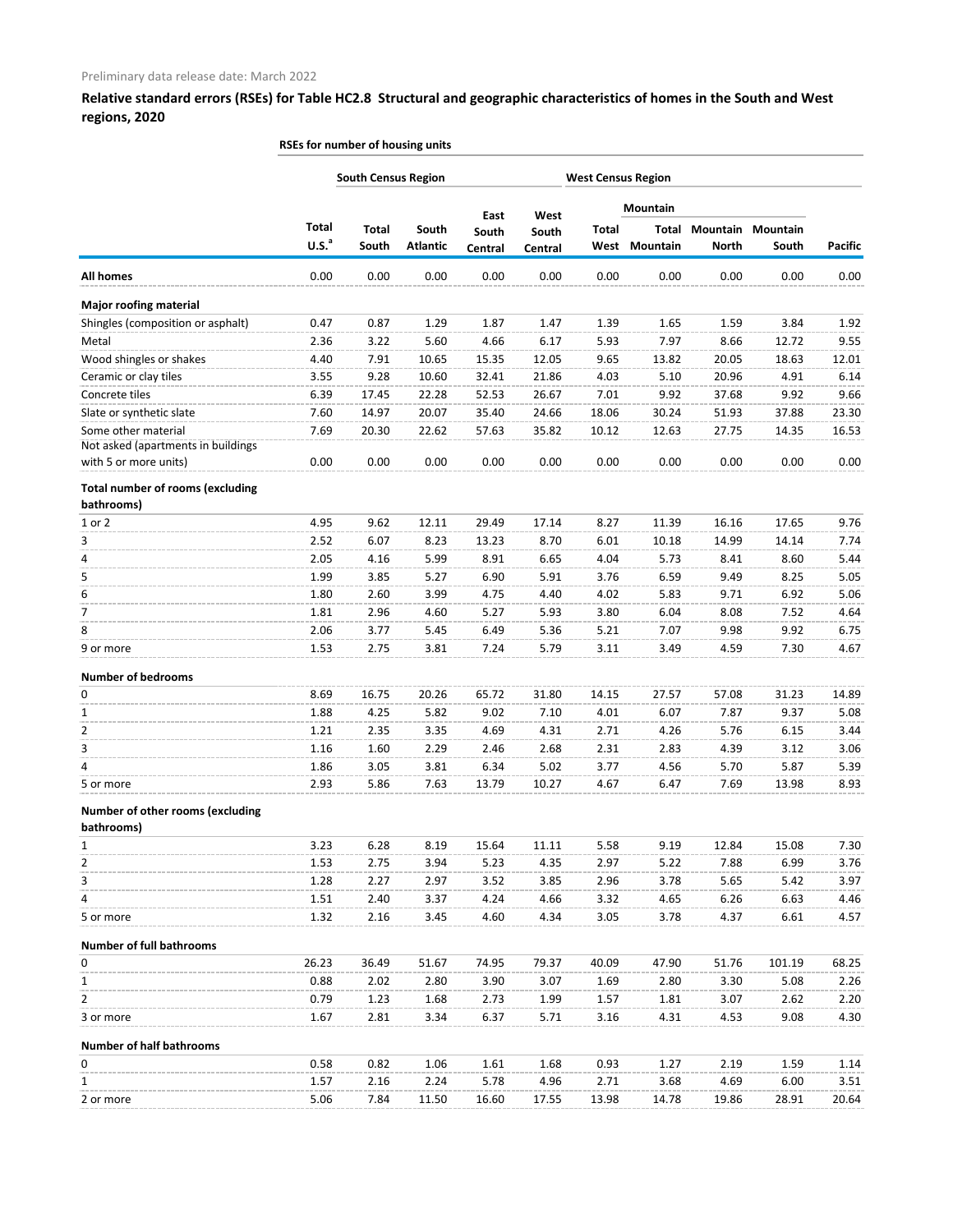|                                            | RSEs for number of housing units  |                            |                          |                  |                  |                      |                           |               |                            |                |
|--------------------------------------------|-----------------------------------|----------------------------|--------------------------|------------------|------------------|----------------------|---------------------------|---------------|----------------------------|----------------|
|                                            |                                   | <b>South Census Region</b> |                          |                  |                  |                      | <b>West Census Region</b> |               |                            |                |
|                                            |                                   |                            |                          | East             | West             |                      | Mountain                  |               |                            |                |
|                                            | <b>Total</b><br>U.S. <sup>a</sup> | <b>Total</b><br>South      | South<br><b>Atlantic</b> | South<br>Central | South<br>Central | <b>Total</b><br>West | Total<br>Mountain         | <b>North</b>  | Mountain Mountain<br>South | <b>Pacific</b> |
| <b>All homes</b>                           | 0.00                              | 0.00                       | 0.00                     | 0.00             | 0.00             | 0.00                 | 0.00                      | 0.00          | 0.00                       | 0.00           |
| <b>Basement</b>                            |                                   |                            |                          |                  |                  |                      |                           |               |                            |                |
| Yes                                        | 0.64                              | 2.77                       | 3.49                     | 4.19             | 15.24            | 3.00                 | 2.36                      | 2.41          | 18.93                      | 6.21           |
| Finished basement                          | 1.13                              | 3.56                       | 4.57                     | 5.79             | 18.24            | 3.41                 | 2.88                      | 2.87          | 25.88                      | 7.77           |
| Unfinished basement                        | 1.50                              | 5.48                       | 6.87                     | 9.14             | 25.08            | 7.98                 | 9.61                      | 10.13         | 33.03                      | 12.87          |
| No                                         | 0.49                              | 0.62                       | 1.13                     | 1.59             | 0.53             | 0.82                 | 1.33                      | 4.77          | 0.73                       | 0.97           |
| Not asked (apartments and mobile           |                                   |                            |                          |                  |                  |                      |                           |               |                            |                |
| homes)                                     | 0.00                              | 0.00                       | 0.00                     | 0.00             | 0.00             | 0.00                 | 0.00                      | 0.00          | 0.00                       | 0.00           |
| <b>Attic</b>                               |                                   |                            |                          |                  |                  |                      |                           |               |                            |                |
| Yes                                        | 0.65                              | 0.95                       | 1.18                     | 1.88             | 1.62             | 1.98                 | 2.58                      | 3.95          | 3.53                       | 2.65           |
| Finished attic                             | 3.10                              | 5.38                       | 7.68                     | 9.64             | 8.32             | 8.00                 | 14.58                     | 20.14         | 17.41                      | 9.90           |
| Unfinished attic                           | 0.75                              | 1.30                       | 1.51                     | 2.35             | 2.48             | 2.30                 | 2.89                      | 4.28          | 3.95                       | 3.19           |
| No                                         | 1.31                              | 2.92                       | 3.22                     | 5.41             | 6.48             | 2.31                 | 2.77                      | 4.59          | 3.49                       | 3.23           |
| Not asked (apartments and mobile<br>homes) | 0.00                              | 0.00                       | 0.00                     | 0.00             | 0.00             | 0.00                 | 0.00                      | 0.00          | 0.00                       | 0.00           |
| <b>Attached garage</b>                     |                                   |                            |                          |                  |                  |                      |                           |               |                            |                |
| Yes                                        | 0.74                              | 1.34                       | 1.55                     | 3.55             | 1.98             | 1.09                 | 1.32                      | 1.97          | 1.85                       | 1.64           |
| 1-car garage                               | 2.46                              | 3.94                       | 5.68                     | 9.52             | 7.23             | 5.57                 | 8.06                      | 9.85          | 14.63                      | 7.19           |
| 2-car garage                               | 1.22                              | 1.81                       | 2.63                     | 4.67             | 3.12             | 2.33                 | 3.17                      | 4.06          | 4.03                       | 3.20           |
| 3 or more car garage                       | 3.67                              | 5.96                       | 11.44                    | 13.31            | 8.44             | 4.74                 | 5.97                      | 8.85          | 8.48                       | 7.64           |
| No                                         | 1.17                              | 1.88                       | 2.16                     | 3.28             | 3.58             | 2.84                 | 3.98                      | 4.87          | 7.13                       | 3.95           |
| Not asked (apartments and mobile<br>homes) | 0.00                              | 0.00                       | 0.00                     | 0.00             | 0.00             | 0.00                 | 0.00                      | 0.00          | 0.00                       | 0.00           |
| <b>Adequacy of insulation</b>              |                                   |                            |                          |                  |                  |                      |                           |               |                            |                |
| Well insulated                             | 1.43                              | 2.24                       | 3.00                     | 3.82             | 3.76             | 2.56                 | 3.15                      | 4.73          | 4.58                       | 3.58           |
| Adequately insulated                       | 0.76                              | 1.29                       | 1.81                     | 2.91             | 2.65             | 1.53                 | 2.18                      | 3.26          | 3.02                       | 2.23           |
| Poorly insulated                           | 1.85                              | 3.80                       | 4.27                     | 6.24             | 6.95             | 3.65                 | 6.06                      | 8.07          | 7.93                       | 4.56           |
| Not insulated                              | 5.49                              | 9.81                       | 14.10                    | 24.12            | 15.60            | 9.50                 | 22.57                     | 43.92         | 26.17                      | 10.53          |
|                                            |                                   |                            |                          |                  |                  |                      |                           |               |                            |                |
| Home is too drafty during the winter       |                                   |                            |                          |                  |                  |                      |                           |               |                            |                |
| Never                                      | 0.88                              | 1.27                       | 1.74                     | 3.60             | 2.66             | 2.03                 | 2.67                      | 4.45          | 3.51                       | 2.81           |
| Some of the time                           | 0.87                              | 1.36                       | 1.84                     | 3.24             | 3.06             | 2.14                 | 3.21                      | 4.95          | 5.47                       | 3.07           |
| Most of the time                           | 2.99                              | 4.78                       | 7.45                     | 10.99            | 9.23             | 6.40                 | 10.02                     | 11.81         | 14.97                      | 7.98           |
| All of the time                            | 4.40                              | 7.38                       | 11.07                    | 15.96            | 12.53            | 10.75                | 14.05                     | 19.55         | 19.16                      | 14.23          |
| Any ceilings higher than 8 feet            |                                   |                            |                          |                  |                  |                      |                           |               |                            |                |
| Yes                                        | 0.84                              | 1.23                       | 1.78                     | 3.64             | 2.21             | 1.72                 | 1.86                      | 2.33          | 2.78                       | 2.51           |
| No                                         | 0.76                              | 1.26                       | 1.80                     | 2.79             | 2.64             | 1.86                 | 2.43                      | 3.09          | 3.55                       | 2.47           |
| Not asked (mobile homes)                   | 0.00                              | 0.00                       | 0.00                     | 0.00             | 0.00             | 0.00                 | 0.00                      | 0.00          | 0.00                       | 0.00           |
| <b>Number of windows</b>                   |                                   |                            |                          |                  |                  |                      |                           |               |                            |                |
| $1$ to $2$                                 | 3.87                              | 6.11                       | 9.93                     | 12.79            | 10.69            | 6.34                 | 7.43                      | 14.08         | 9.68                       | 8.55           |
| $3$ to $5$                                 | 1.88                              | 2.99                       | 4.28                     | 6.08             | 5.13             | 3.00                 | 4.43                      | 6.23          | 6.11                       | 4.00           |
| 6 to 9                                     | 1.54                              | 2.33                       | 3.51                     | 4.12             | 4.63             | 2.66                 | 3.77                      | 6.87          | 4.90                       | 3.57           |
| 10 to 15                                   | 0.97                              | 1.88                       | 2.70                     | 3.54             | 3.49             | 2.39                 | 3.08                      | 3.99          | 4.91                       | 3.28           |
| 16 to 19<br>20 to 29                       | 2.24                              | 3.90                       | 4.99                     | 8.58             | 7.43             | 5.39                 | 6.36                      | 9.30          | 8.45                       | 7.21<br>7.17   |
| 30 or more                                 | 2.05<br>3.72                      | 3.92<br>6.41               | 5.07<br>9.67             | 9.46<br>15.36    | 7.42<br>12.33    | 5.55<br>9.55         | 8.25<br>10.98             | 9.63<br>14.80 | 12.54<br>16.79             | 12.15          |
|                                            |                                   |                            |                          |                  |                  |                      |                           |               |                            |                |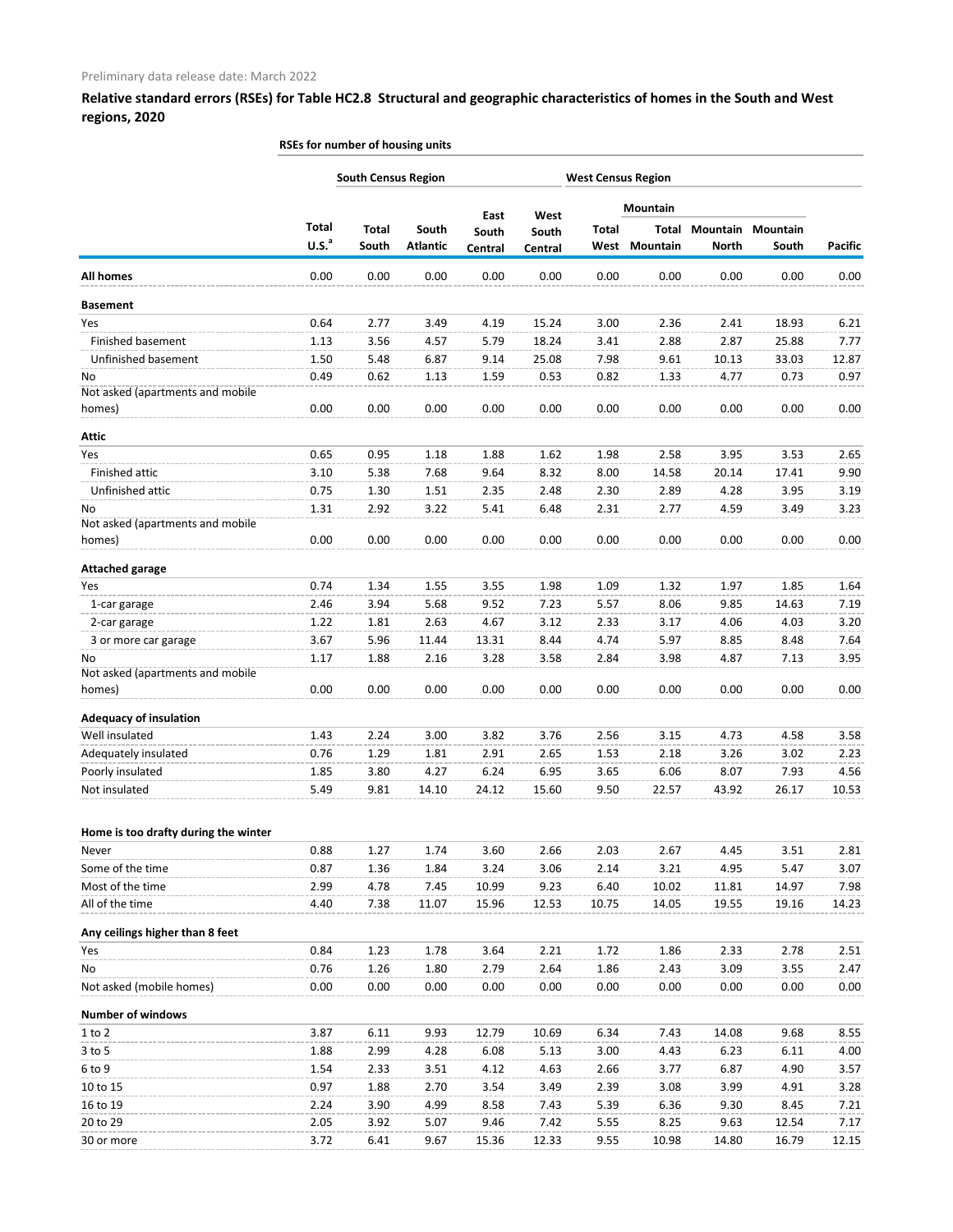|                                                                    | RSEs for number of housing units |                            |                          |                  |                  |                           |                          |              |                            |                |
|--------------------------------------------------------------------|----------------------------------|----------------------------|--------------------------|------------------|------------------|---------------------------|--------------------------|--------------|----------------------------|----------------|
|                                                                    |                                  | <b>South Census Region</b> |                          |                  |                  | <b>West Census Region</b> |                          |              |                            |                |
|                                                                    |                                  |                            |                          | East             | West             |                           | Mountain                 |              |                            |                |
|                                                                    | Total<br>U.S. <sup>a</sup>       | <b>Total</b><br>South      | South<br><b>Atlantic</b> | South<br>Central | South<br>Central | <b>Total</b><br>West      | Total<br><b>Mountain</b> | <b>North</b> | Mountain Mountain<br>South | <b>Pacific</b> |
| <b>All homes</b>                                                   | 0.00                             | 0.00                       | 0.00                     | 0.00             | 0.00             | 0.00                      | 0.00                     | 0.00         | 0.00                       | 0.00           |
| Type of glass in windows                                           |                                  |                            |                          |                  |                  |                           |                          |              |                            |                |
| Single-pane glass                                                  | 1.08                             | 1.68                       | 2.25                     | 4.13             | 2.68             | 2.74                      | 3.69                     | 6.22         | 4.24                       | 3.29           |
| Double-pane glass                                                  | 0.61                             | 1.18                       | 1.51                     | 2.52             | 2.29             | 1.50                      | 1.80                     | 2.27         | 2.69                       | 1.93           |
| Triple-pane glass                                                  | 6.23                             | 11.09                      | 13.43                    | 18.94            | 25.50            | 14.15                     | 15.89                    | 20.94        | 31.35                      | 21.04          |
| <b>Window frame material</b>                                       |                                  |                            |                          |                  |                  |                           |                          |              |                            |                |
| Metal (aluminum)                                                   | 0.90                             | 1.31                       | 1.91                     | 3.68             | 2.36             | 2.46                      | 2.52                     | 4.99         | 2.79                       | 3.18           |
| Wood                                                               | 1.09                             | 2.01                       | 2.72                     | 4.83             | 3.89             | 3.52                      | 4.70                     | 5.55         | 8.04                       | 4.10           |
| Vinyl                                                              | 1.32                             | 2.28                       | 3.05                     | 5.09             | 6.11             | 3.31                      | 3.62                     | 4.20         | 7.70                       | 4.17           |
| Fiberglass                                                         | 7.57                             | 12.61                      | 17.69                    | 27.76            | 22.73            | 15.65                     | 19.39                    | 24.73        | 36.09                      | 22.58          |
| Composite                                                          | 5.39                             | 9.68                       | 12.93                    | 22.17            | 19.73            | 10.49                     | 13.96                    | 18.50        | 22.13                      | 18.93          |
| Number of sliding glass or French<br>doors                         |                                  |                            |                          |                  |                  |                           |                          |              |                            |                |
| 0                                                                  | 0.92                             | 1.34                       | 2.34                     | 2.30             | 2.00             | 2.35                      | 2.81                     | 3.46         | 4.70                       | 2.96           |
| 1                                                                  | 1.35                             | 2.26                       | 3.06                     | 5.20             | 4.20             | 2.44                      | 2.83                     | 3.63         | 4.29                       | 2.98           |
| 2                                                                  | 2.38                             | 3.51                       | 4.74                     | 9.81             | 7.33             | 4.23                      | 5.82                     | 8.34         | 7.29                       | 5.40           |
| 3 or more                                                          | 2.64                             | 4.23                       | 6.02                     | 12.35            | 10.54            | 5.62                      | 7.11                     | 14.23        | 8.46                       | 6.40           |
| Electricity meter is a smart meter                                 |                                  |                            |                          |                  |                  |                           |                          |              |                            |                |
| Yes                                                                | 1.41                             | 2.20                       | 3.22                     | 4.55             | 3.88             | 2.63                      | 4.40                     | 6.20         | 6.13                       | 3.13           |
| No                                                                 | 1.05                             | 1.88                       | 2.95                     | 4.87             | 3.90             | 3.15                      | 4.26                     | 5.04         | 5.92                       | 3.94           |
| Don't know                                                         | 0.87                             | 1.69                       | 2.39                     | 3.64             | 3.40             | 2.10                      | 2.76                     | 3.34         | 4.24                       | 2.61           |
| Park a car within 20 feet of electrical<br>outlet                  |                                  |                            |                          |                  |                  |                           |                          |              |                            |                |
| Yes                                                                | 0.57                             | 0.90                       | 1.35                     | 1.88             | 1.65             | 1.09                      | 1.36                     | 1.94         | 2.02                       | 1.72           |
| No                                                                 | 1.17                             | 1.70                       | 2.47                     | 3.47             | 3.33             | 2.52                      | 4.42                     | 7.26         | 5.76                       | 3.36           |
| Not asked (apartments in buildings                                 |                                  |                            |                          |                  |                  |                           |                          |              |                            |                |
| with 5 or more units)                                              | 0.00                             | 0.00                       | 0.00                     | 0.00             | 0.00             | 0.00                      | 0.00                     | 0.00         | 0.00                       | 0.00           |
| Own or lease an all-electric or plug-in<br>hybrid electric vehicle |                                  |                            |                          |                  |                  |                           |                          |              |                            |                |
| Yes                                                                | 5.29                             | 13.85                      | 18.61                    | 42.23            | 30.20            | 8.41                      | 20.17                    | 28.54        | 20.94                      | 9.79           |
| Charge at home                                                     | 6.49                             | 15.42                      | 19.65                    | 42.23            | 35.72            | 11.40                     | 23.82                    | 32.95        | 24.53                      | 13.38          |
| No                                                                 | 0.08                             | 0.11                       | 0.18                     | 0.17             | 0.21             | 0.29                      | 0.39                     | 0.36         | 0.54                       | 0.42           |
| Natural gas available in<br>neighborhood                           |                                  |                            |                          |                  |                  |                           |                          |              |                            |                |
| Yes                                                                | 0.50                             | 1.16                       | 2.14                     | 2.10             | 1.73             | 0.84                      | 1.11                     | 1.40         | 2.15                       | 1.05           |
| Uses natural gas                                                   | 0.69                             | 1.60                       | 2.46                     | 3.40             | 2.42             | 1.08                      | 1.51                     | 1.85         | 2.73                       | 1.41           |
| Does not use natural gas                                           | 2.59                             | 3.31                       | 5.63                     | 5.95             | 5.47             | 4.90                      | 7.61                     | 10.37        | 10.01                      | 5.86           |
| No                                                                 | 1.08                             | 1.34                       | 1.71                     | 3.07             | 3.45             | 3.35                      | 4.16                     | 8.54         | 5.52                       | 4.31           |
| Distributed solar generation                                       |                                  |                            |                          |                  |                  |                           |                          |              |                            |                |
| Yes                                                                | 4.38                             | 12.02                      | 13.05                    | 39.86            | 22.61            | 5.78                      | 8.82                     | 13.21        | 11.48                      | 7.39           |
| No                                                                 | 0.17                             | 0.22                       | 0.27                     | 0.24             | 0.43             | 0.57                      | 0.75                     | 0.90         | 1.17                       | 0.78           |
| Not asked (apartments)                                             | 0.00                             | 0.00                       | 0.00                     | 0.00             | 0.00             | 0.00                      | 0.00                     | 0.00         | 0.00                       | 0.00           |
|                                                                    |                                  |                            |                          |                  |                  |                           |                          |              |                            |                |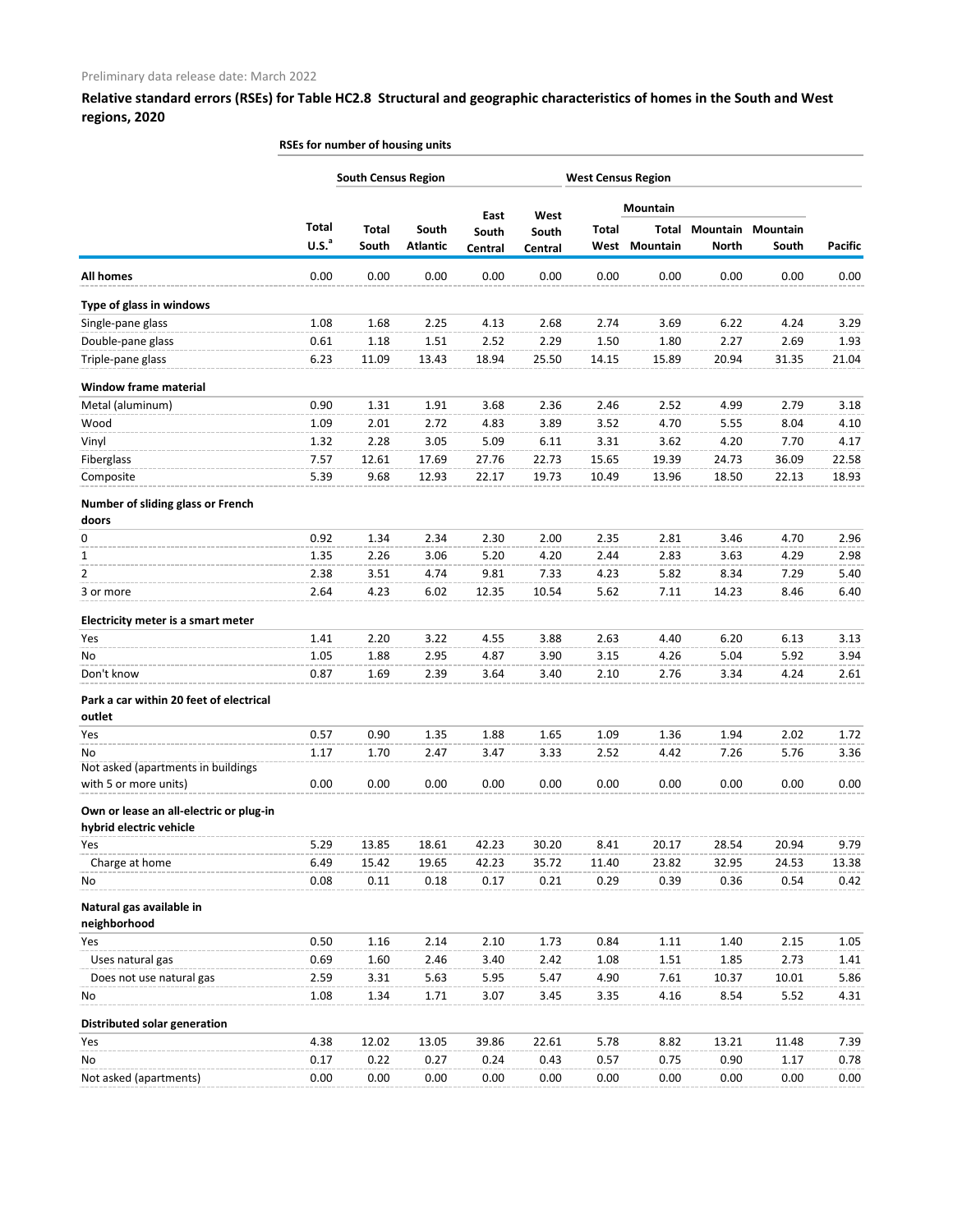|                                                               | RSEs for number of housing units |                            |                          |                  |                  |                           |                   |              |                            |                |
|---------------------------------------------------------------|----------------------------------|----------------------------|--------------------------|------------------|------------------|---------------------------|-------------------|--------------|----------------------------|----------------|
|                                                               |                                  | <b>South Census Region</b> |                          |                  |                  | <b>West Census Region</b> |                   |              |                            |                |
|                                                               |                                  |                            |                          | East             | West             |                           | Mountain          |              |                            |                |
|                                                               | Total<br>U.S. <sup>a</sup>       | <b>Total</b><br>South      | South<br><b>Atlantic</b> | South<br>Central | South<br>Central | <b>Total</b><br>West      | Total<br>Mountain | <b>North</b> | Mountain Mountain<br>South | <b>Pacific</b> |
| <b>All homes</b>                                              | 0.00                             | 0.00                       | 0.00                     | 0.00             | 0.00             | 0.00                      | 0.00              | 0.00         | 0.00                       | 0.00           |
| <b>Experienced power outage lasting</b><br>more than 24 hours |                                  |                            |                          |                  |                  |                           |                   |              |                            |                |
| <b>Yes</b>                                                    | 1.76                             | 2.95                       | 4.60                     | 6.35             | 4.09             | 4.41                      | 9.00              | 12.47        | 14.84                      | 5.17           |
| Natural disaster or weather<br>event                          | 2.16                             | 3.25                       | 4.83                     | 6.93             | 4.71             | 6.37                      | 10.76             | 13.79        | 20.90                      | 7.41           |
| Unable to pay electric bill                                   | 21.61                            | 37.77                      | 59.32                    | 60.35            | 60.53            | 43.27                     | 69.81             | 101.00       | 100.59                     | 56.24          |
| Utility had planned or unplanned                              |                                  |                            |                          |                  |                  |                           |                   |              |                            |                |
| blackout                                                      | 5.22                             | 8.61                       | 15.84                    | 19.78            | 17.16            | 8.50                      | 19.01             | 32.86        | 23.70                      | 9.54           |
| Other reason for outage                                       | 17.58                            | 28.77                      | 60.07                    | 38.46            | 43.89            | 36.53                     | 62.64             | 73.53        | 101.37                     | 42.60          |
| No                                                            | 0.40                             | 0.77                       | 0.99                     | 1.73             | 1.41             | 0.72                      | 0.86              | 1.57         | 1.00                       | 1.03           |
| Back-up generator in home                                     |                                  |                            |                          |                  |                  |                           |                   |              |                            |                |
| <b>Yes</b>                                                    | 1.83                             | 3.00                       | 3.57                     | 7.24             | 6.64             | 4.69                      | 8.23              | 10.63        | 17.86                      | 5.22           |
| No                                                            | 0.31                             | 0.51                       | 0.74                     | 1.16             | 0.78             | 0.49                      | 0.58              | 1.10         | 0.71                       | 0.64           |
| <b>Swimming pool</b>                                          |                                  |                            |                          |                  |                  |                           |                   |              |                            |                |
| Yes                                                           | 2.84                             | 3.89                       | 4.72                     | 10.04            | 9.76             | 6.03                      | 5.79              | 23.02        | 6.27                       | 8.83           |
| No                                                            | 0.29                             | 0.47                       | 0.68                     | 1.04             | 0.92             | 0.62                      | 0.69              | 0.57         | 1.46                       | 0.84           |
| Not asked (apartments)                                        | 0.00                             | 0.00                       | 0.00                     | 0.00             | 0.00             | 0.00                      | 0.00              | 0.00         | 0.00                       | 0.00           |
| Months swimming pool is used                                  |                                  |                            |                          |                  |                  |                           |                   |              |                            |                |
| $0$ to $3$                                                    | 5.86                             | 10.66                      | 14.98                    | 24.40            | 20.67            | 13.92                     | 19.12             | 100.74       | 19.09                      | 17.51          |
| 4 to 7                                                        | 4.70                             | 6.35                       | 8.81                     | 10.73            | 12.33            | 8.08                      | 7.17              | 26.05        | 8.06                       | 12.41          |
| 8 to 12                                                       | 7.88                             | 9.44                       | 11.52                    | 37.61            | 18.50            | 15.13                     | 20.26             | 71.41        | 21.97                      | 18.55          |
| No swimming pool                                              | 0.29                             | 0.47                       | 0.68                     | 1.04             | 0.92             | 0.62                      | 0.69              | 0.57         | 1.46                       | 0.84           |
| Not asked (apartments)                                        | 0.00                             | 0.00                       | 0.00                     | 0.00             | 0.00             | 0.00                      | 0.00              | 0.00         | 0.00                       | 0.00           |
| Heated swimming pool and fuel                                 |                                  |                            |                          |                  |                  |                           |                   |              |                            |                |
| Heated swimming pool                                          | 5.06                             | 7.01                       | 9.13                     | 23.39            | 13.56            | 10.66                     | 11.98             | 28.80        | 13.34                      | 14.36          |
| Electricity                                                   | 10.05                            | 11.59                      | 13.01                    | 31.93            | 37.18            | 29.16                     | 41.74             | 100.85       | 46.41                      | 43.55          |
| Natural gas                                                   | 9.10                             | 14.93                      | 21.94                    | 38.77            | 17.41            | 14.45                     | 14.20             | 35.79        | 15.48                      | 19.22          |
| Propane                                                       | 14.72                            | 27.40                      | 37.10                    | 0.00             | 47.02            | 46.97                     | 55.99             | 0.00         | 55.99                      | 70.77          |
| Some other fuel                                               | 12.80                            | 22.96                      | 22.96                    | 0.00             | 0.00             | 23.10                     | 41.72             | 59.31        | 58.70                      | 26.78          |
| Unheated swimming pool                                        | 3.58                             | 5.82                       | 6.62                     | 10.81            | 12.33            | 6.89                      | 8.06              | 40.19        | 8.33                       | 10.19          |
| No swimming pool                                              | 0.29                             | 0.47                       | 0.68                     | 1.04             | 0.92             | 0.62                      | 0.69              | 0.57         | 1.46                       | 0.84           |
| Not asked (apartments)                                        | 0.00                             | 0.00                       | 0.00                     | 0.00             | 0.00             | 0.00                      | 0.00              | 0.00         | 0.00                       | 0.00           |
| Hot tub                                                       |                                  |                            |                          |                  |                  |                           |                   |              |                            |                |
| Yes                                                           | 2.50                             | 4.55                       | 6.33                     | 9.74             | 8.50             | 5.50                      | 7.09              | 12.14        | 7.52                       | 7.01           |
| No                                                            | 0.19                             | 0.34                       | 0.46                     | 0.71             | 0.72             | 0.57                      | 0.73              | 1.08         | 0.89                       | 0.73           |
| Months hot tub is used                                        |                                  |                            |                          |                  |                  |                           |                   |              |                            |                |
| $0$ to $3$                                                    | 4.05                             | 6.82                       | 9.11                     | 13.58            | 12.73            | 9.85                      | 12.64             | 21.90        | 14.06                      | 11.74          |
| 4 to 7                                                        | 7.56                             | 15.27                      | 20.52                    | 45.91            | 23.52            | 11.77                     | 16.39             | 30.02        | 19.02                      | 19.06          |
| 8 to 12                                                       | 4.76                             | 8.08                       | 10.86                    | 17.93            | 14.05            | 7.83                      | 11.11             | 14.45        | 16.43                      | 10.34          |
| No hot tub                                                    | 0.19                             | 0.34                       | 0.46                     | 0.71             | 0.72             | 0.57                      | 0.73              | 1.08         | 0.89                       | 0.73           |